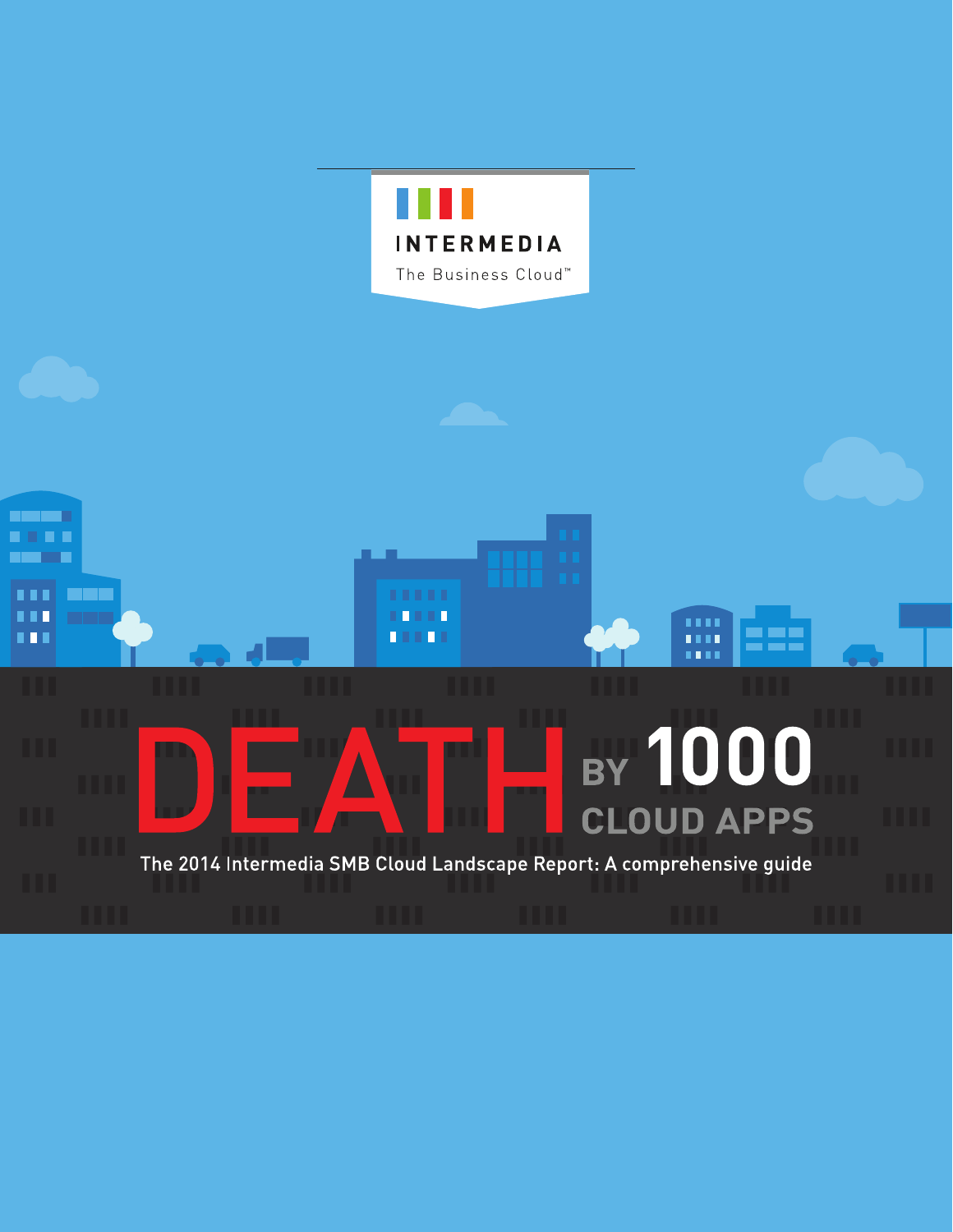# TABLE OF **CONTENTS**



**REAL PROPERTY** . . . . **MARK** Г T 8 E



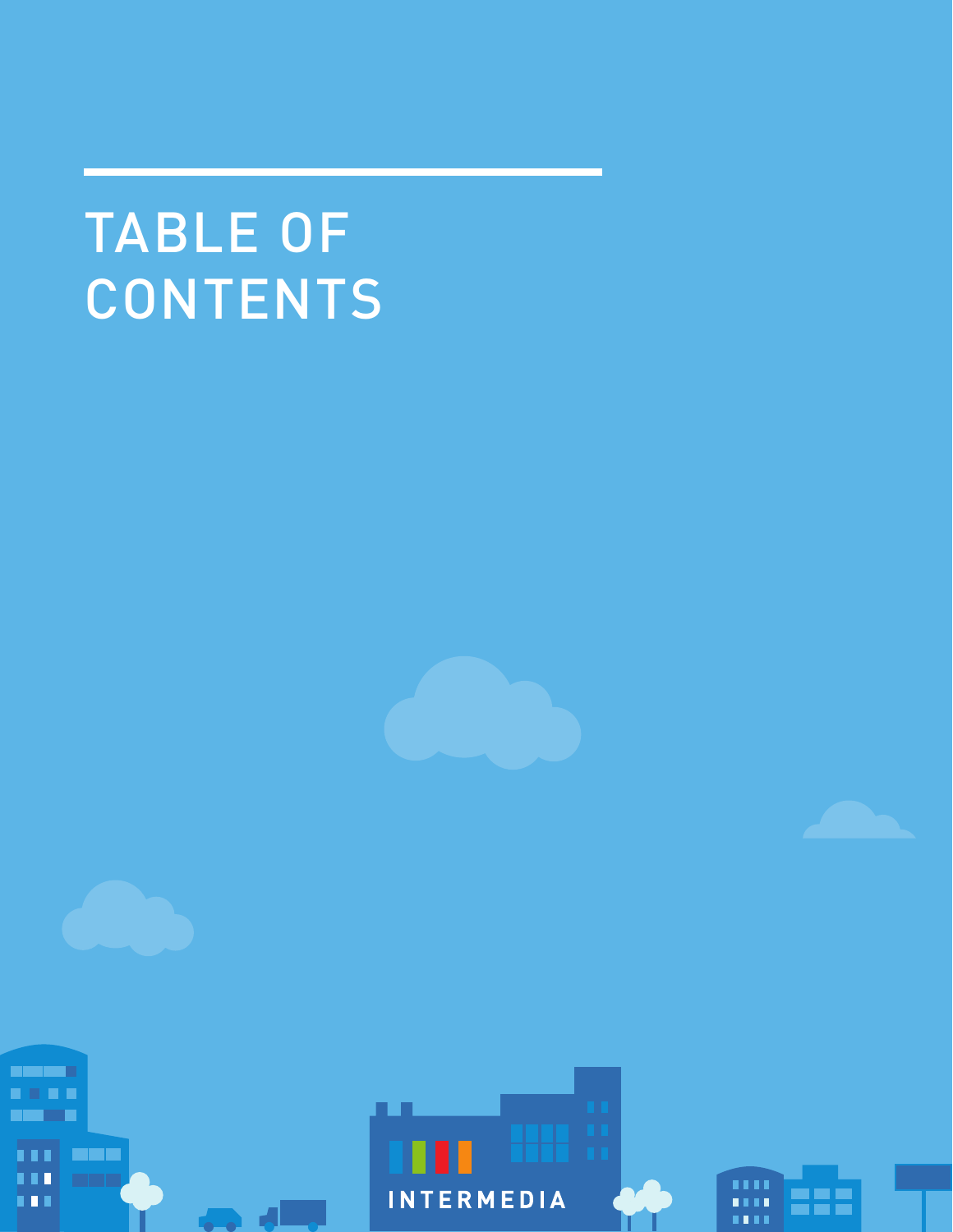| VMblog Q&A with Michael Gold, President of Intermedia             | 4  |
|-------------------------------------------------------------------|----|
| Death by 1000 Cloud Apps                                          | 8  |
| Is there such thing as too many cloud apps?                       | 8  |
| Too many choices!                                                 | 10 |
| Interview with Michael Osterman                                   | 12 |
| Too much to manage!                                               | 16 |
| Interview with Brandon Ingram                                     | 18 |
| Too many logins!                                                  | 22 |
| Too much risk!                                                    | 24 |
| Solution #1: Manage less. Look for a "one-stop shop" for cloud IT | 26 |
| Solution #2: Login once. Deploy a single sign-on portal.          | 27 |
| Appendix: A deeper look at the management headache                | 28 |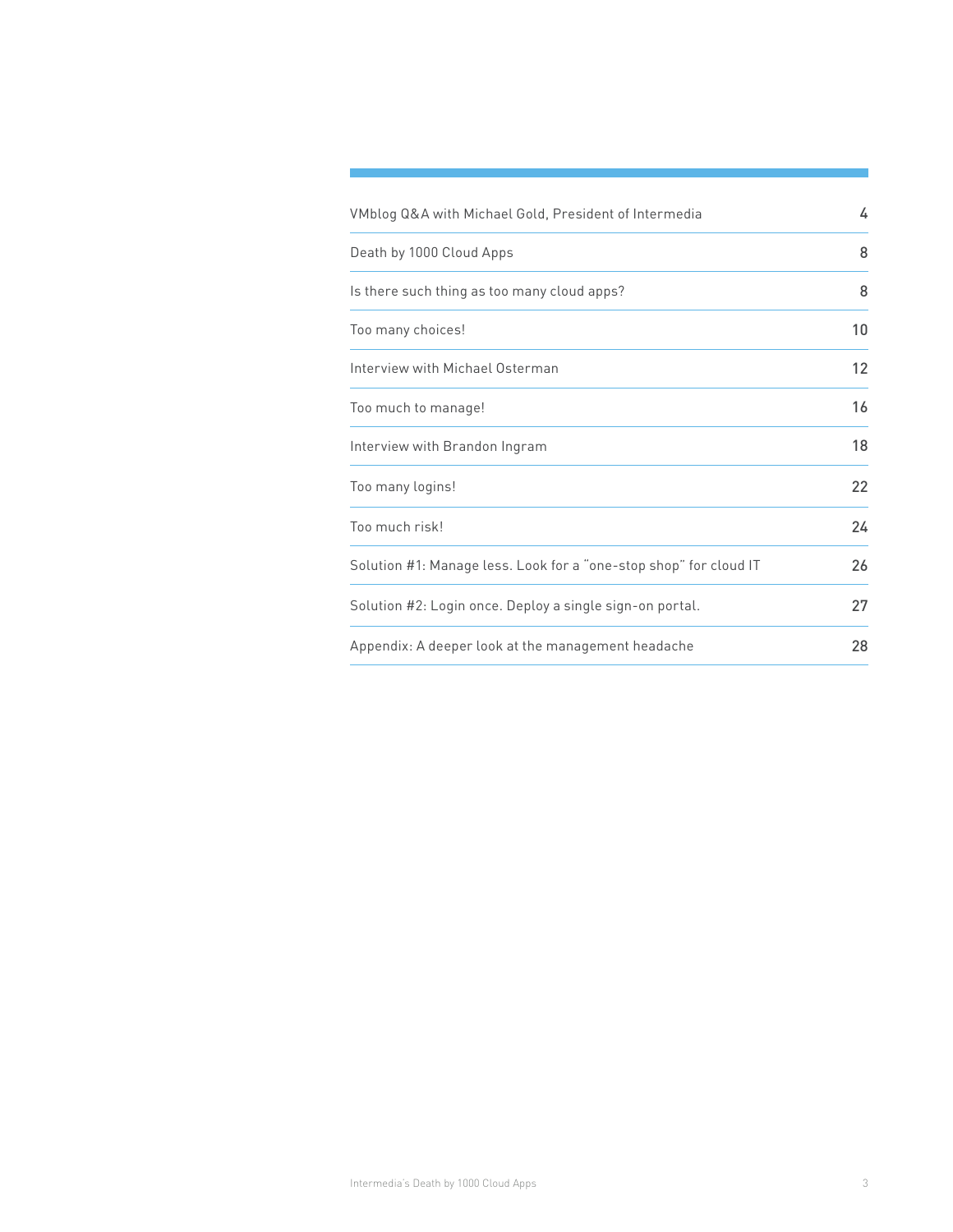VMBLOG Q&A WITH MICHAEL GOLD, PRESIDENT OF **INTERMEDIA** 

services under one vendor.

Intermedia—the world's leading one-stop shop for cloud IT—recently reached a growth milestone: one million paid users. I caught up with Michael Gold, President of Intermedia, to learn more about the company's business model and latest product updates.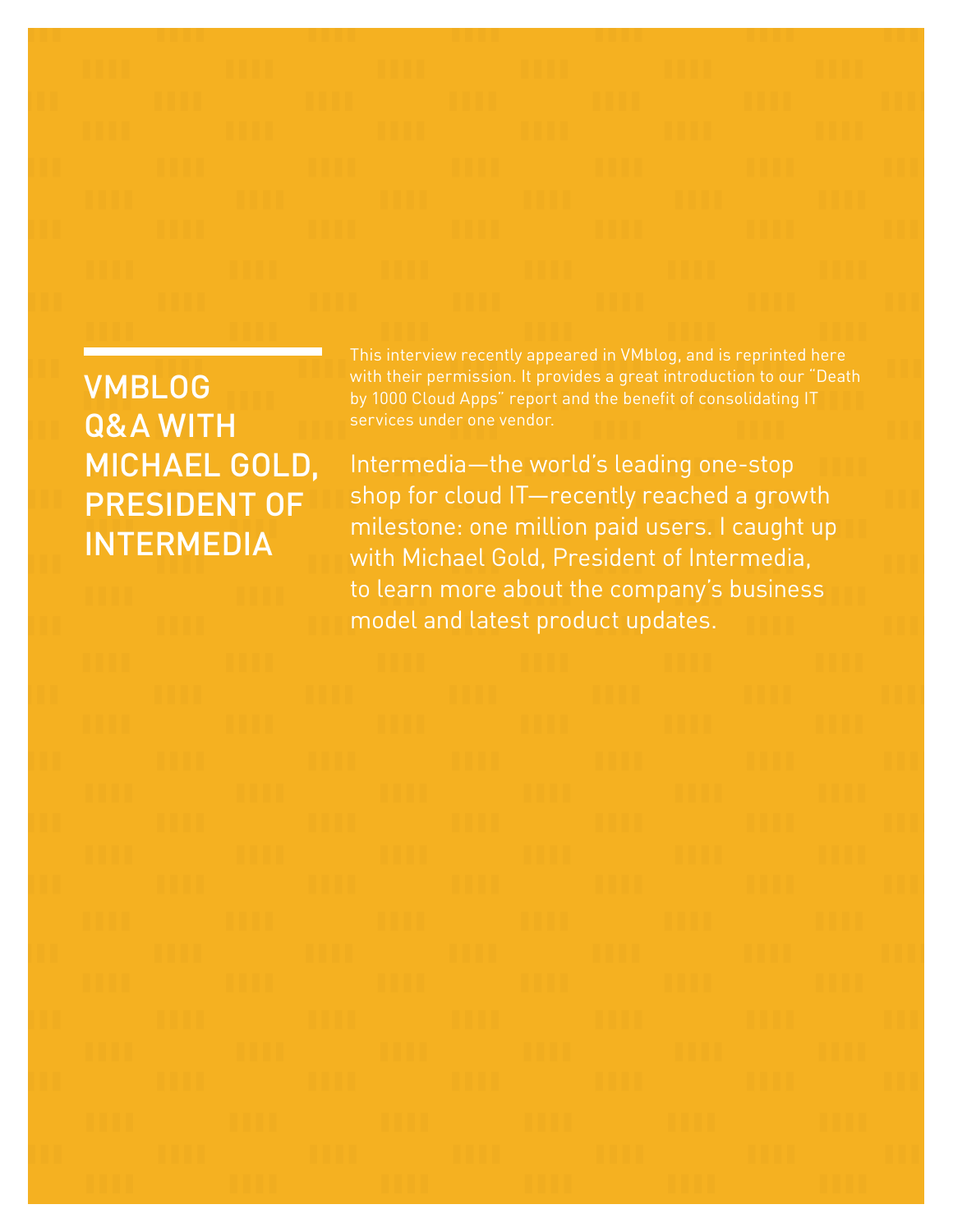FOR THOSE READERS WHO MIGHT NOT BE FAMILIAR WITH YOUR COMPANY, CAN YOU GIVE US SOME BACKGROUND ON INTERMEDIA AND EXPLAIN WHAT YOUR SOLUTIONS ACCOMPLISH?

WHY IS THE ONE-STOP SHOP MODEL ATTRACTIVE TO SMBS? I'll tell you a quick story. An old friend of mine in Denver is a CPA and CFO. He a finance expert—cash flow, specifically. So a few years ago, he started consulting to help businesses manage cash flow.

In the last four years, he's hired people for sales, marketing, HR and operations. But he hasn't hired a single IT person. Why? Because he figured he could get everything he needed from the cloud.

And he was right. He got email from one provider, phones from another company, Dropbox, WebEx, Basecamp, you name it. As his business grew, he kept on adding new people and new services. And then, one day, his lawyer advised him that he needed compliant email archiving to take on clients in healthcare or any other regulated industry. He started counting all the control panels he was logging in to manage his systems and dozen-or-so people. And he thought, "That's it. I have to hire an IT guy. So much for the promise of the cloud."

That's what he actually told me! "So much for the promise of the cloud." He thought that because he didn't have a server closet—and because his team could manage their own hardware—that IT complexity was a thing of the past. And this is why customers come to Intermedia. Three reasons, in fact. First, they need certain fundamental business apps. Email, phones, file sync and share, security, mobility, etc. Every business needs these tools.

Second—and this is what went wrong in my friend's case—they want to deal with as few control panels as possible. They don't want to worry about integration or mobility or security. They want someone to make it enterprise-grade IT simple and affordable.

And third, they don't want to provide internal support for an outsourced app. A provider should do more than just host software—it should provide the support that you'd get if it were managed in-house.

Because it eliminates complexity. There's just one control panel for a dozen different services. Because there's just one bill to pay. And one phone number to call if something goes wrong. And because security and integration are the provider's responsibility—and they have experts who are trained and certified far beyond the ability of any IT person my friend in Denver could hire, for example. Oh, and there are cost benefits. The more services you buy from a single provider, the more of a discount you get – as much as 60%. Plus, when you hire someone, you don't have to log into a dozen different services to get them accounts. You do it once. This saves time.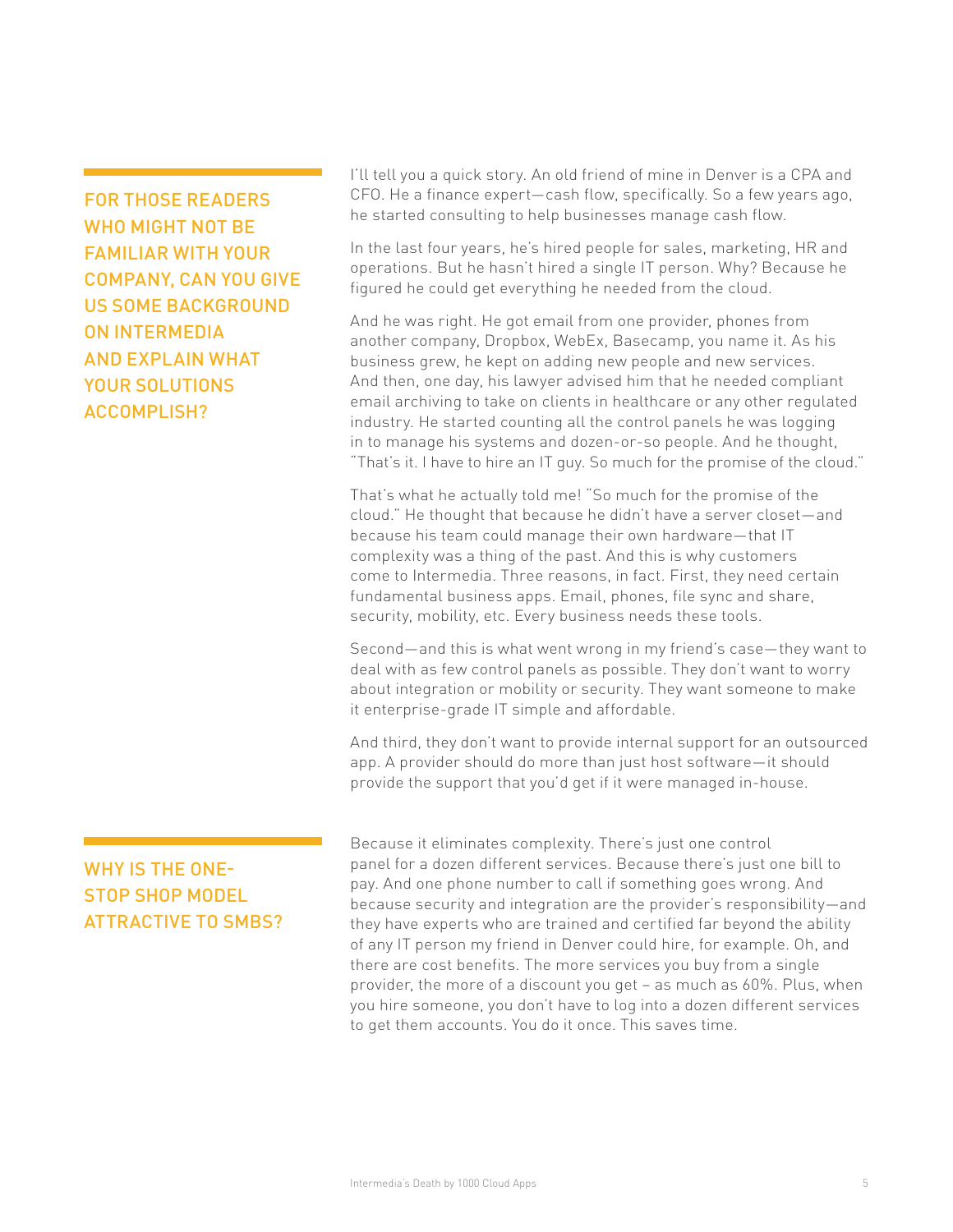According to Osterman Research, 83% of SMBs find it desirable to get as many services as possible from a single provider. We wrote about this in our 2014 SMB Cloud Landscape Report. And Microsoft's research also supports this: they found that 62% of businesses prefer to get their email and phone service from the same vendor.

By the way—the one-stop shop model is hugely attractive to our channel partners as well. We actively partner with over 5,000 businesses that provide IT services to other small businesses. These guys are in the business of IT—and if these guys turn to us to reduce IT complexity, you know that this is something. So we support them with a Partner Program that gives them the option of branding, full control over billing and pricing and maintaining complete ownership over their customer relationship. It's a win for them, for us, and of course for their customers.

We call it "Death by 1,000 Cloud Apps." The name's dramatic, but it's true. We found that the average SMB is juggling 14 cloud apps, with 5.5 apps per user. The overhead of choosing and managing all these apps is approaching a tipping point. In fact, the report explores four main problems from this glut of apps. First is too much choice. From sales demos to negotiation to procurement, choosing a new app is now a months-long process. And second, once the app is in place, there are far too many headaches around integration, security, mobility, billing, support and so on.

Third, for users, they have too many passwords to remember. Besides the productivity hit this causes, this creates a massive security risk, which is the fourth big problem: the more passwords you have, the more likely you are to choose weak passwords or take other security shortcuts. I guarantee you that if you walk around your office looking at the sticky notes pasted to people's monitors; you'll find someone's passwords in five minutes. Verizon found that 76% of network intrusions exploit weak or stolen passwords.

What we've learned from our million paying users is that there's an incredible spectrum of IT needs. Some businesses need nothing more than a simple mailbox. Other businesses have power users who need practically unlimited storage across a dozen different services. Our new plans span the spectrum. There's something for everyone,

from 1,000-person law firms to five-person bakeries. The plans range four dollars to 100 dollars per user—but most businesses will get everything they need with a \$15 plan. Which, of course, includes discounts for buying multiple services. Plus the kind of reliability and support you need to truly offload the burden of IT.

YOU MENTION INTERMEDIA'S 2014 SMB CLOUD LANDSCAPE REPORT, CAN YOU TELL US WHAT INFORMATION IS PROVIDED IN THE REPORT?

INTERMEDIA RECENTLY ANNOUNCED NEW PRICING PLANS, CAN YOU SHARE DETAILS AND BENEFITS OF THESE PLANS?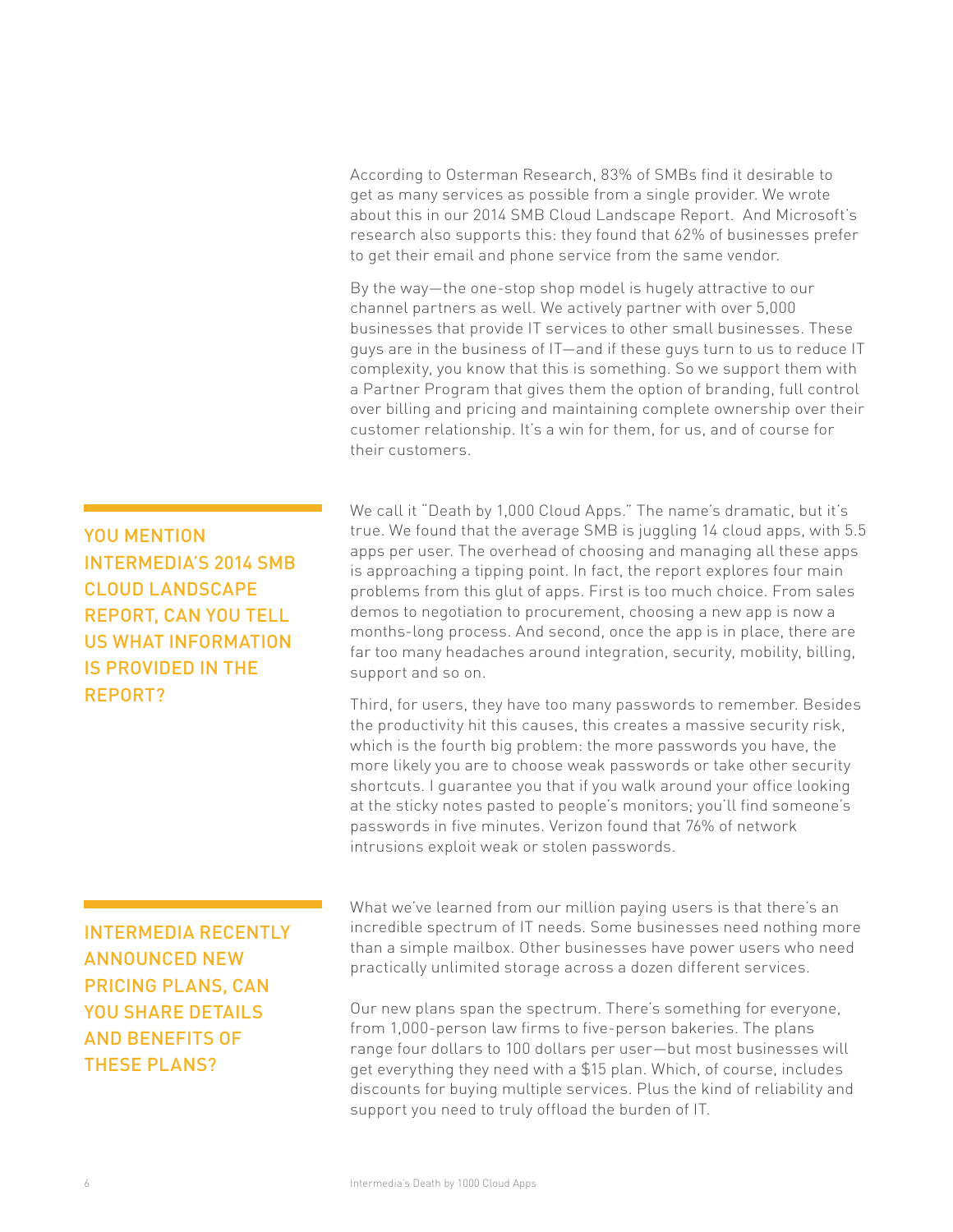By the way—we include a huge range of services with every single plan. This is another benefit of a one-stop shop. Every plan includes SecuriSync for file sync and share, Intermedia AppID for single signon, and even conference calling.

And all our plans include a 99.999% uptime guarantee as well as expert email migration from our Cloud Concierge team at no additional cost. And they all offer 24/7 phone support. We answer our phones in 60 seconds.

Here's the thing about providing email and phones: these are the foundational services that any business needs to do business. Customers rely on us. They depend on us.

So we see it as our duty to run profitably. Profitability means we're fundamentally sound and in it for the long haul. This may be anomaly in today's cloud world, but we think long term. Just like our customers. This means balancing revenue growth, profit, and investment for future success. Finding this balance is hard. That's why so many businesses are unprofitable. But it's the right thing for us, which is why we have upwards of \$150 million in revenues with significant profitability. Our partners see it too, which is why they now contribute over 2/3 of our new sales. But most important is how our customers feel. We measure their approval in our industryleading churn rates—which are much less than 1%.

### GREAT, IS THERE ANYTHING ELSE YOU'D LIKE TO ADD THAT WE HAVEN'T COVERED?

IN THE CLOUD

WE SEE MANY

COMPANIES THAT ARE

SECTOR,

I'll tell you what I told my friend in Denver: we keep adding new services and enhancing our existing ones. This is yet another benefit of a onestop shop. We keep our customers ahead of the technology curve.

Our motto is that we provide a "worry-free experience." This is more than just great support and incredibly high reliability. This is about IT that grows with your business long into the future.

NOT PROFITABLE, AS A PROFITABLE COMPANY, WHAT DO YOU DO DIFFERENTLY?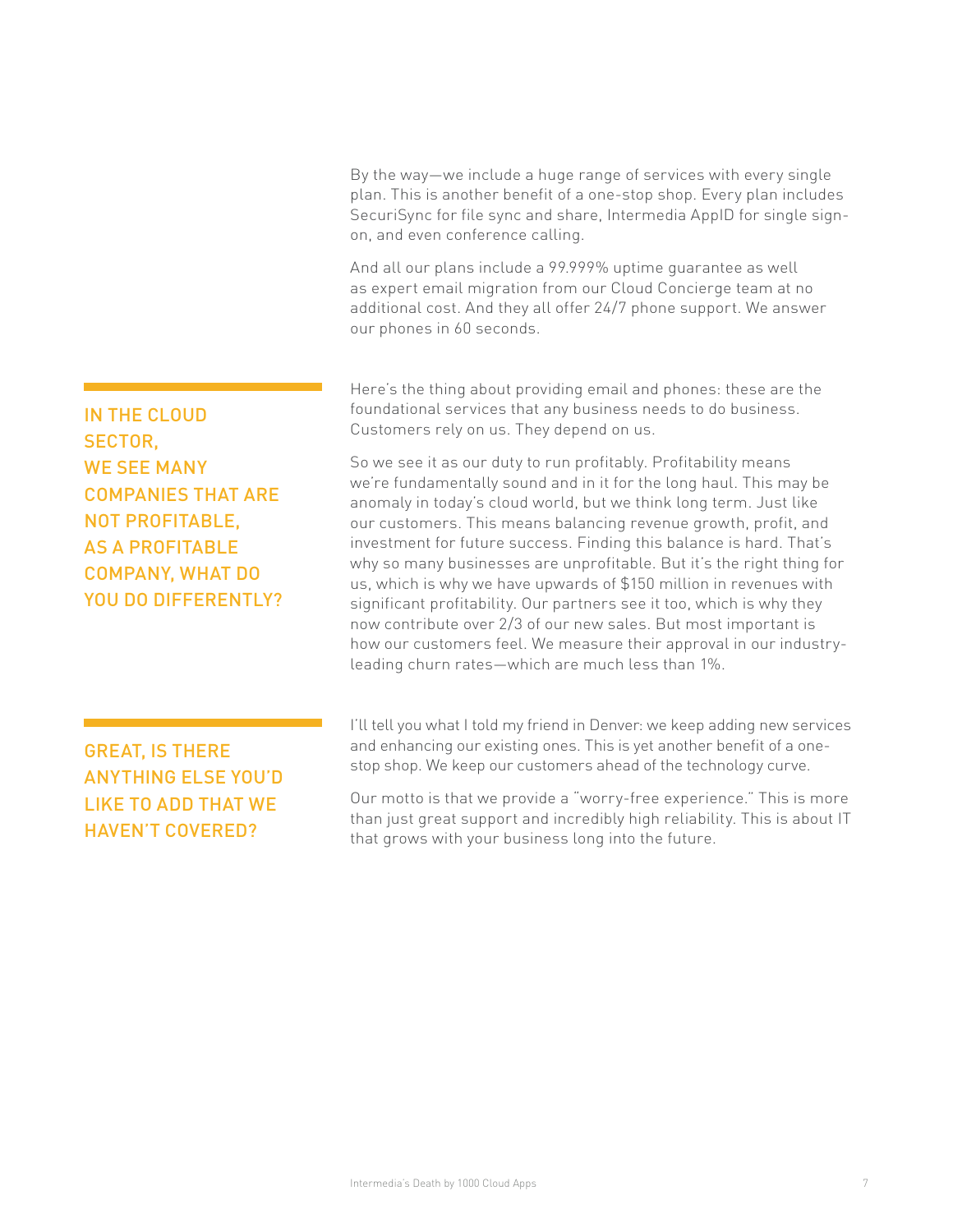# BY 1000 **CLOUD APPS**

The 2014 Intermedia SMB Cloud Landscape Report

## IS THERE SUCH THING AS TOO MANY CLOUD APPS?

At first, every new cloud app means one less server to manage. Everyone highfives as the server racks are emptied out and replaced with a foosball table But then, one day, there are just too many apps. Finance starts complaining about managing all the vendors. Users tire of remembering complex passwords and take insecure shortcuts. IT plays endless whack-a-mole with integration issues. The IT guys feel like crying, but they no longer have a server room to cry in.

## GOOD NEWS: YOU'RE NOT ALONE.

Intermedia's 2014 SMB Cloud Landscape Report explores the four main problems that SMBs experience with a sprawling cloud. And—thankfully—it presents two broad strategies for avoiding death by 1000 cloud apps.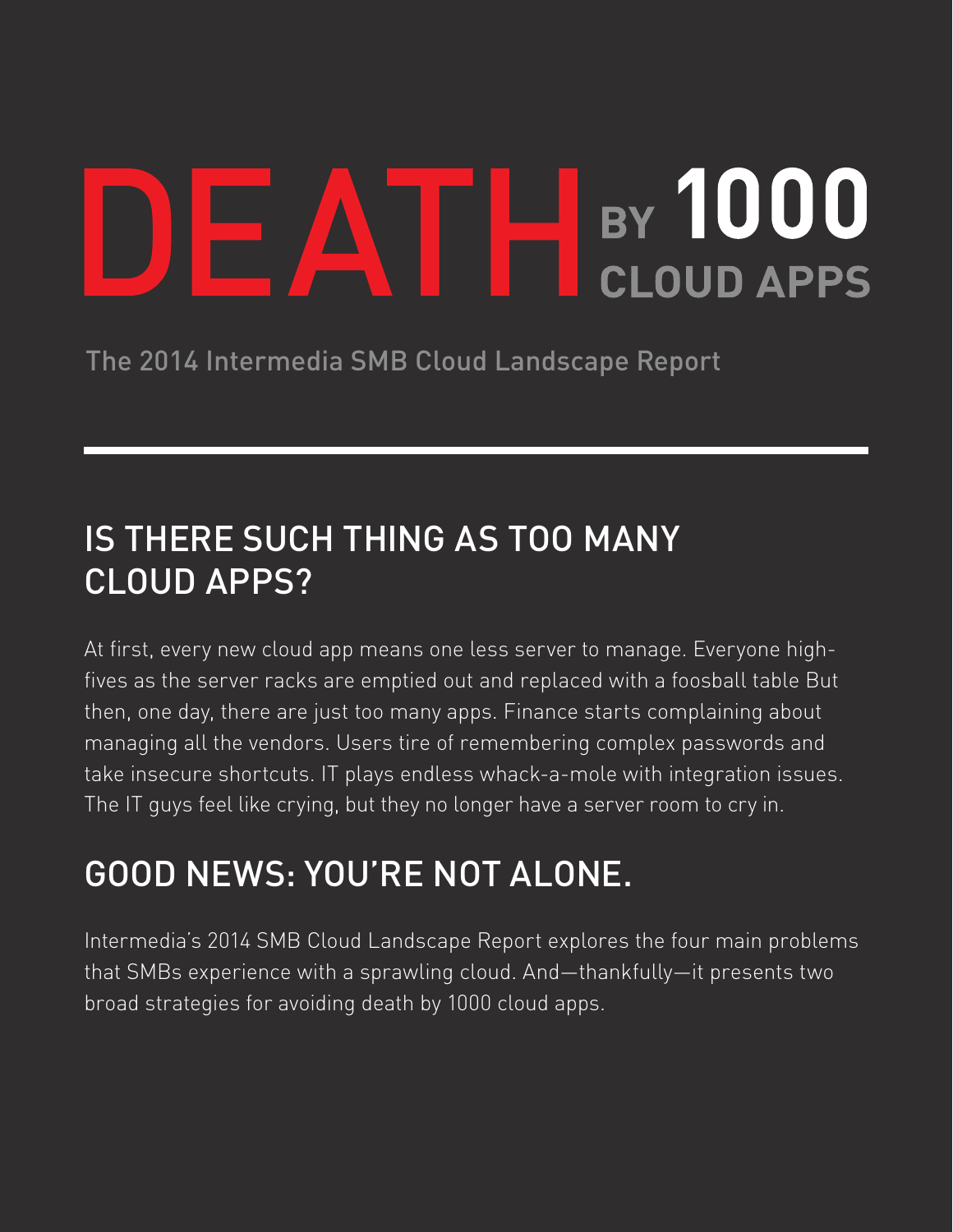If you're being crushed by the weight of the SMB cloud, you're not alone. This report looks at the challenges that come with embracing the cloud. And it offers the solutions you need to avoid "Death by 1000 Cloud Apps".

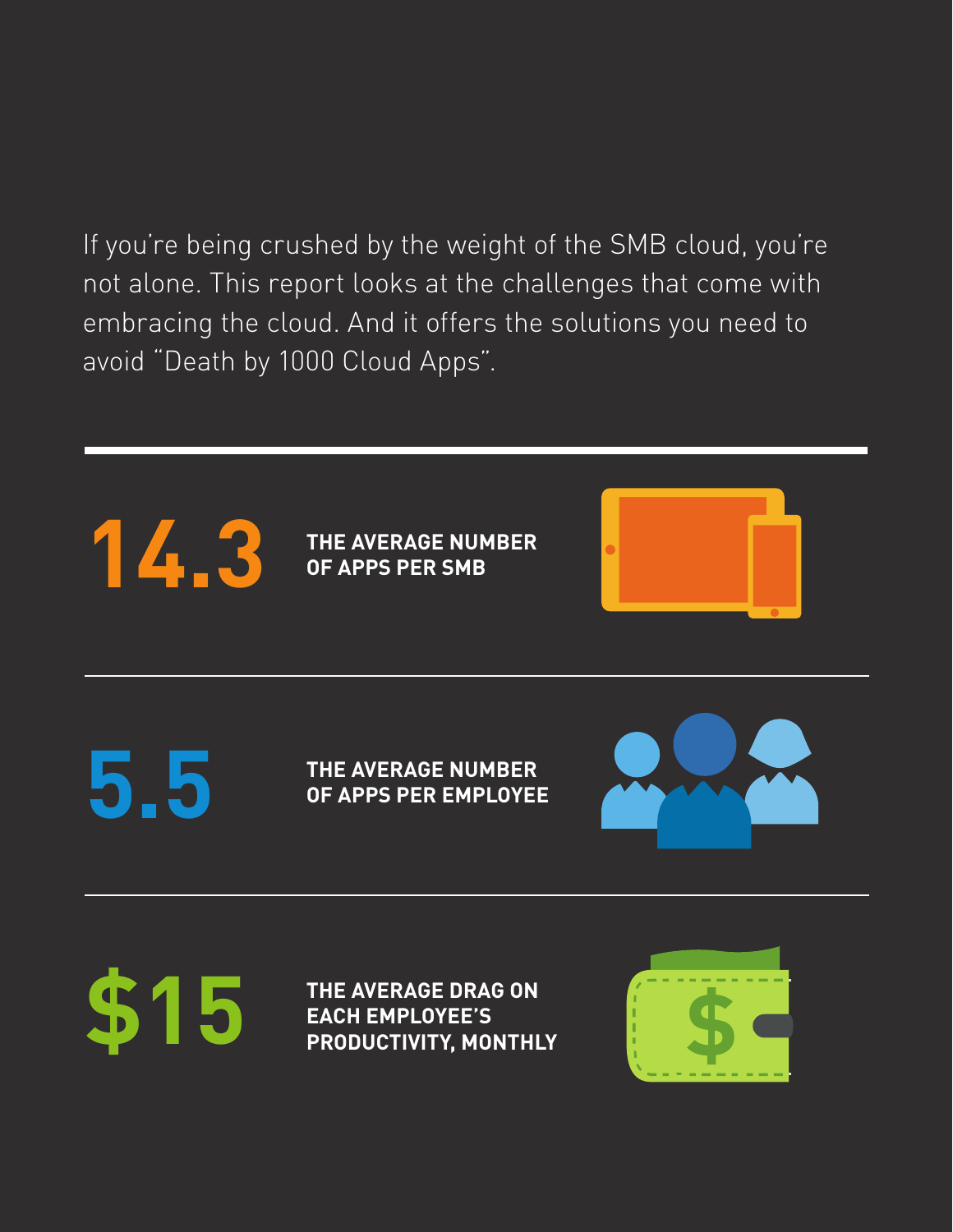### WHEN THERE ARE TOO MANY APPS, THERE ARE...

**TOO MANY CHOICES!** 



The pain of a new cloud app begins even before you deploy it. In fact, it begins even before you know the app exists. That's because there are so many apps to choose from that your productivity practically grinds to a halt. Here's what you face.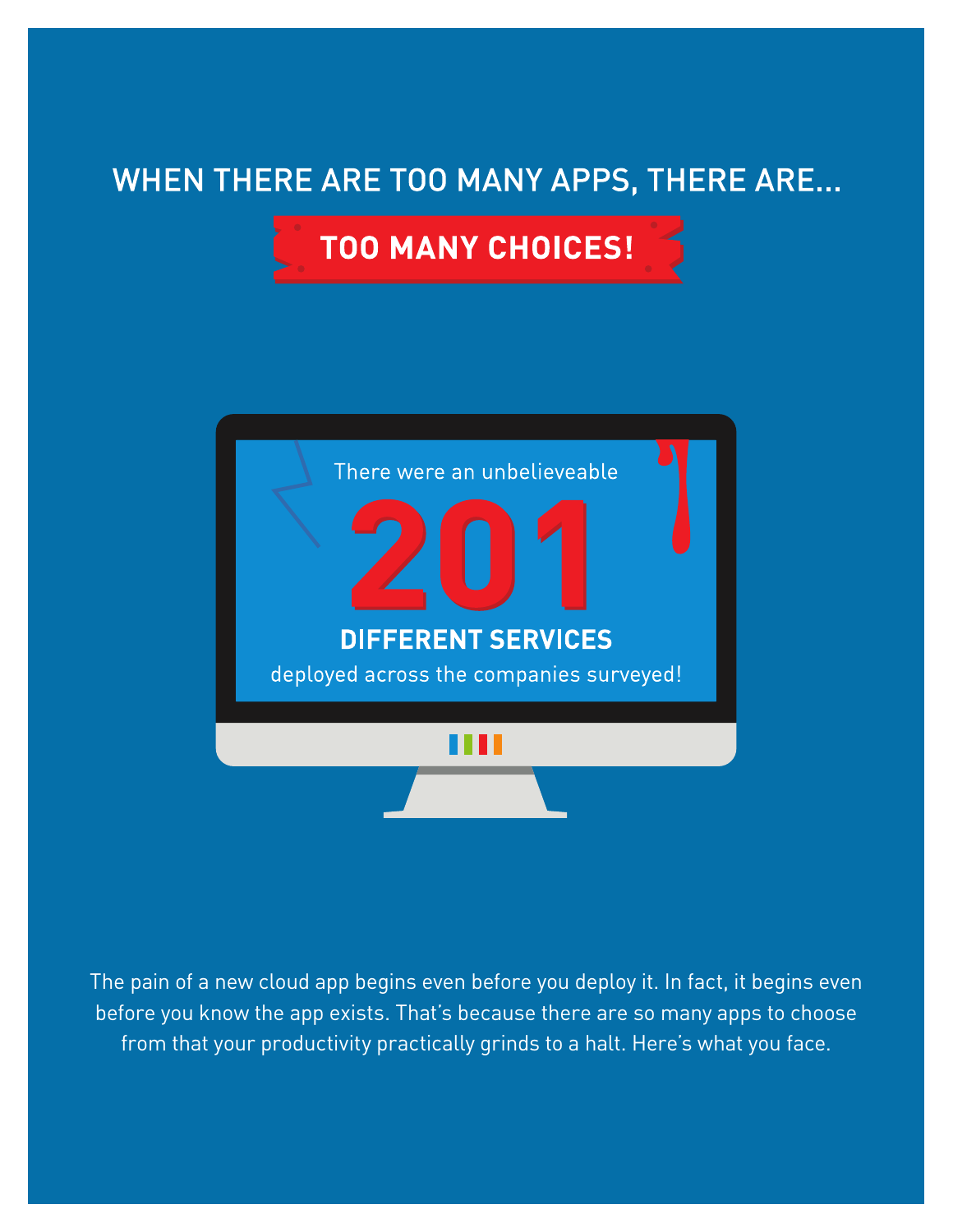"While virtually every decision to implement a new tool, storage solution or other capability makes sense at a micro level, this creates the macro problem of managing all of these tools."

—OSTERMAN RESEARCH

#### RESEARCHING VENDORS TAKES FOREVER.

To choose the right provider, you first research the category. Then you identify the vendors. Then you fall in love with specific features. Then you start comparing plans and, inevitably, sacrificing features. Then it's time for RFPs. Suddenly weeks have passed, and critical projects are piling up in your inbox.

### THE SALES PROCESS IS PRACTICALLY ENDLESS.

You've narrowed it down to a couple of vendors. Great! Now you have to deal with the sales process: attending demos, posing questions, waiting for answers, negotiating discounts, looping in decision makers, posing THEIR questions, and on and on. You spend more time talking to sales reps than you do your own family.

### DON'T FORGET THE INTERNAL DUE DILIGENCE.

It's not just about dealing with the vendors. You also have to make sure that this new cloud app will play nicely with your other IT services. This means involving IT to model the setup process, create a plan for provisioning, prepare for integrations with your other apps, and more.

### OH, GOOD. INTERNAL RED TAPE.

You've finally found the right app at the right price. Now begins the procurement process: getting higher-ups to sign-off, creating a PO, reviewing the contract, talking with lawyers, going through negotiations, working with accounting to establish a relationship with the vendor, figuring out the billing, etc. This is a lot more complicated than buying staplers and paperclips!

### THEN YOU'VE GOT TO ACTUALLY DEPLOY THE APP.

The contract is signed. Now it's time for IT to get busy. That means configuring the app, massaging the firewall, provisioning users, setting up cross-service integrations, and—most painful of all corralling all your users into training sessions.

### ALL THIS TIME ADDS UP.

You could have been writing code, or designing a building, or catering a lunch, or doing whatever it is you do to actually make money. Instead, you've just devoted weeks or months just to buy some software. If you run a smaller company with limited IT resources, that loss in productivity can be particularly painful. And all this just for ONE APP.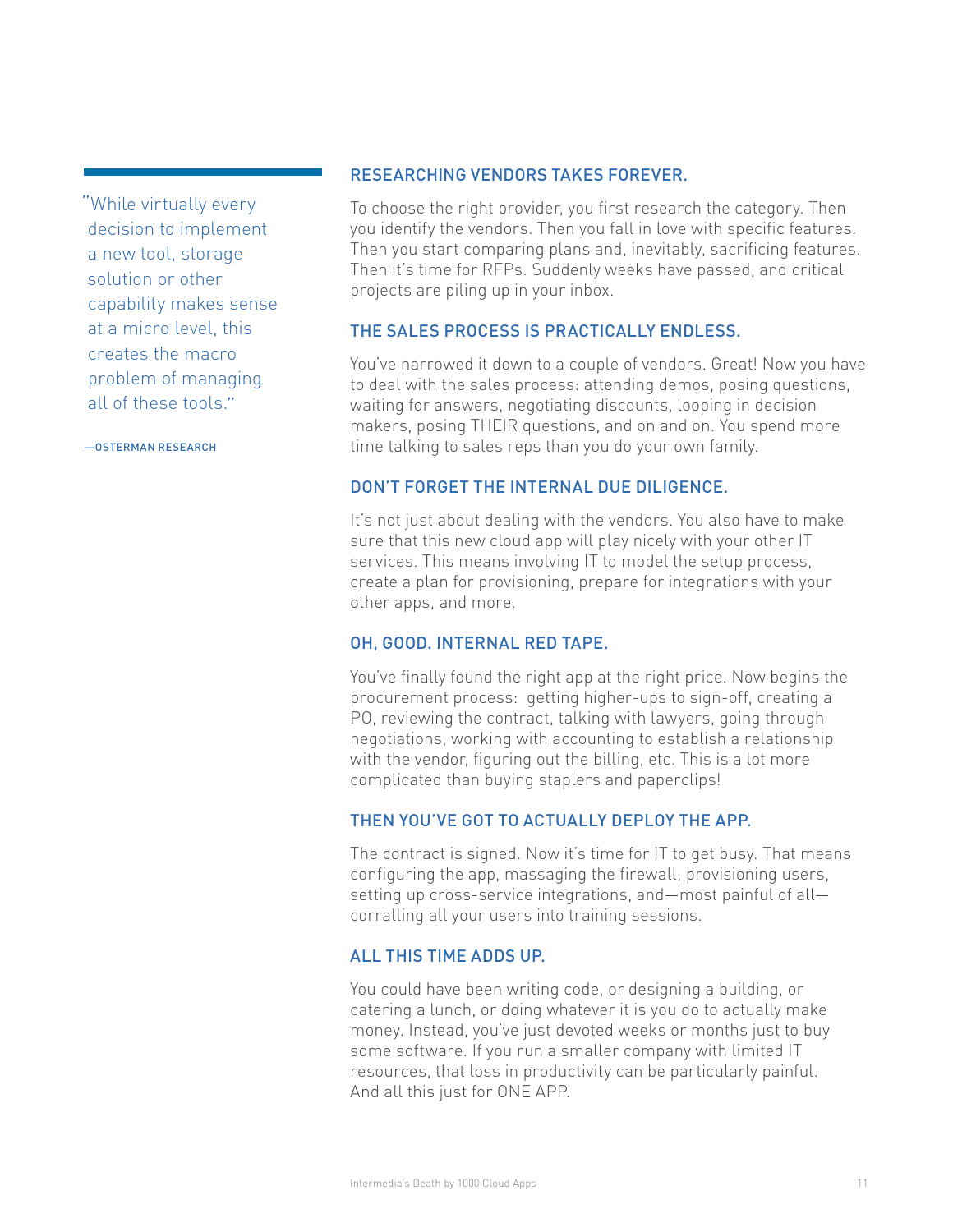### INTERVIEW **WITH** MICHAEL **OSTERMAN**

Michael Osterman, leading analyst of SMB communication and collaboration technology, conducted the research that is central to our "Death by 1000 Cloud Apps" report. In this interview from June 10, 2014, we asked him about the challenges experienced by SMBs when moving to the cloud and his recommendations for alleviating the pain.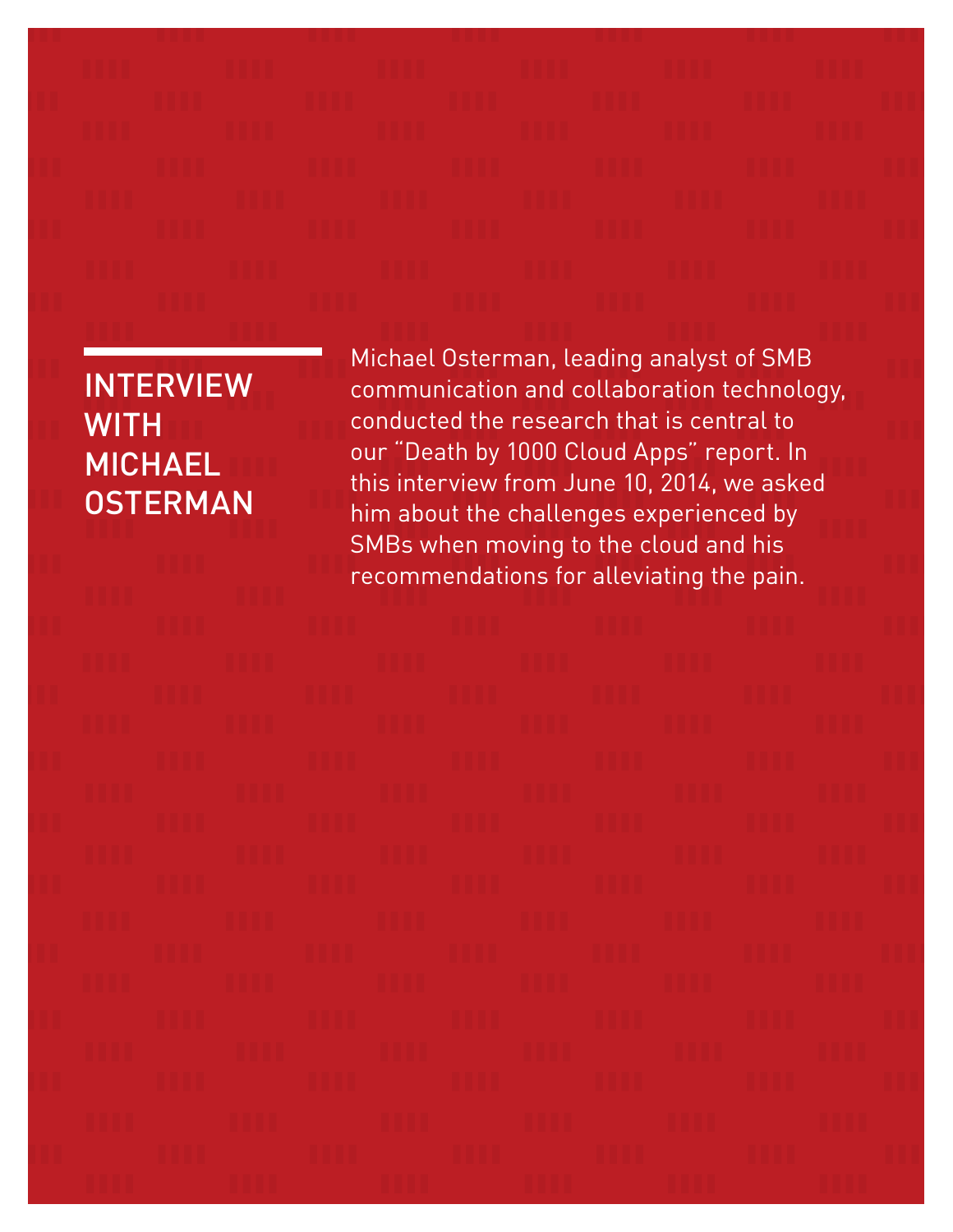### HOW WOULD YOU DESCRIBE THE CLOUD LANDSCAPE FOR SMBS?

Well, I think it's still very much in a state of flux. People are starting to understand the cloud. But the upper end of the SMBs – the 100, 200, 500 seat companies are really at a crossroads. They are still trying to determine what the appropriate mix is between cloud and onpremises.

### YOU FIND AN AVERAGE OF 14.3 APPS PER COMPANY. DO YOU EXPECT THAT NUMBER TO INCREASE?

WHAT ARE THE PAINS SMBS FEEL WHEN IT COMES TO MANAGING THEIR APPLICATIONS? Yes, very definitely. There are just a huge number of applications out there. I would expect 14 applications to end up being 18-20 on average in the next couple of years.

Well I think that SMBs are really caught between a rock and a hard place. If you're an SMB, you have to do much of the same things that an enterprise does. But you have fewer users over which to spread the cost of infrastructure and staff.

SMBs have to look for lower-cost ways of doing things or just don't do them at all. They allow more BYOD, or allow users to do whatever they want because they can't afford the same solutions that protect enterprises against potential threats.

We find that the office manager is the part-time IT person at a lot of SMBs. They're sort of a generalist. They can't deal with the minutiae that come up, so maybe the company experiences higher downtime. They might not be able to do the monitoring, archiving and encryption work that a large enterprise could because they can't dedicate the time.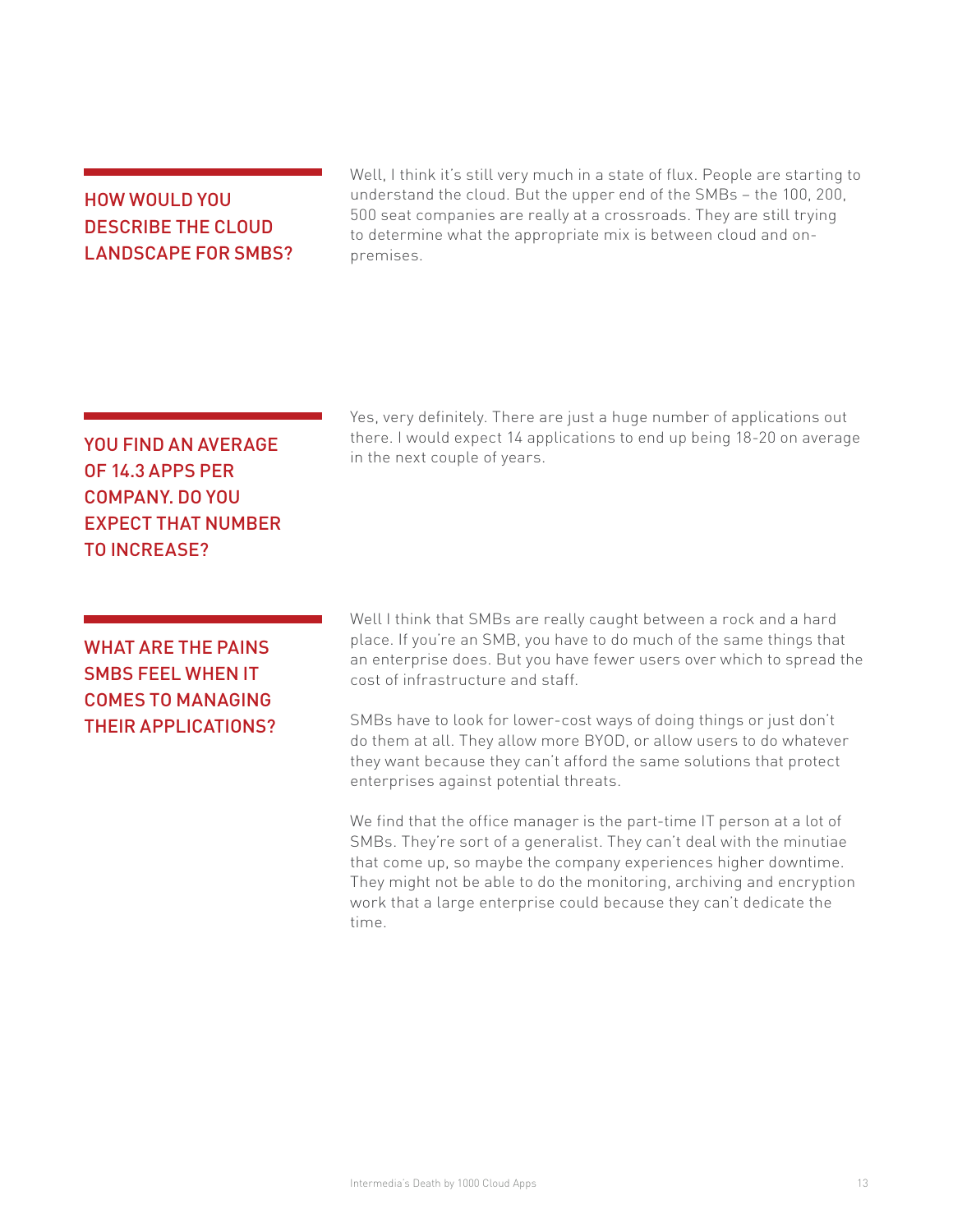### HOW CAN SMBS MAXIMIZE THE IT RESOURCES THEY DO HAVE?

### WHAT CAN COMPANIES DO TO MANAGE THE PROLIFERATION OF CLOUD APPS?

### HOW DOES A SSO PORTAL HELP SOLVE USER PROBLEMS?

The key is to prioritize everything that IT is doing and look at the stuff that's going to provide a competitive advantage to the company. List everything—even the really mundane stuff like updating spam filters or installing new anti-virus software on laptops. Offload the items that don't provide a competitive advantage to the cloud—keep your IT staff, if you even have any, for really high value stuff that grows your business.

We recommend having policies about what's allowed and what's not allowed. But don't implement draconian controls that say users cannot use X app at work, because people will just bring their smart phone and use it anyway. Instead, tell people that they have to be careful. Then implement technology that will defend against any threats.

And offer substitutes. So if someone wants to use Dropbox, there's a substitute that has better security controls that IT can manage. The fundamental problem is that IT has simply lost control. If you have 100 users, each with their own Dropbox repositories, what happens if you have to do eDiscovery across all of your content? You have to go through the corporate systems AND gain access to 100 different Dropbox accounts.

Single Sign-On is essential. It has two primary benefits. One, with SSO you sign in once and you have access to all your apps. So you save time. And not just by having one login—you save time on password resets, too.

The second benefit is the increased security of having really robust passwords for all your applications, instead of having easy ones, or reusing passwords. In surveys, we've asked people if they use the same passwords for multiple applications, and upwards of 70-80% do.

### HOW DOES AN SSO PORTAL BENEFIT IT?

Certainly it makes life easier for IT because it's a much more secure environment for accessing applications. Also, IT won't be fielding requests for password resets. And you can do things like risk-based authentication so that the highest value assets require the most stringent security, authentication and so forth.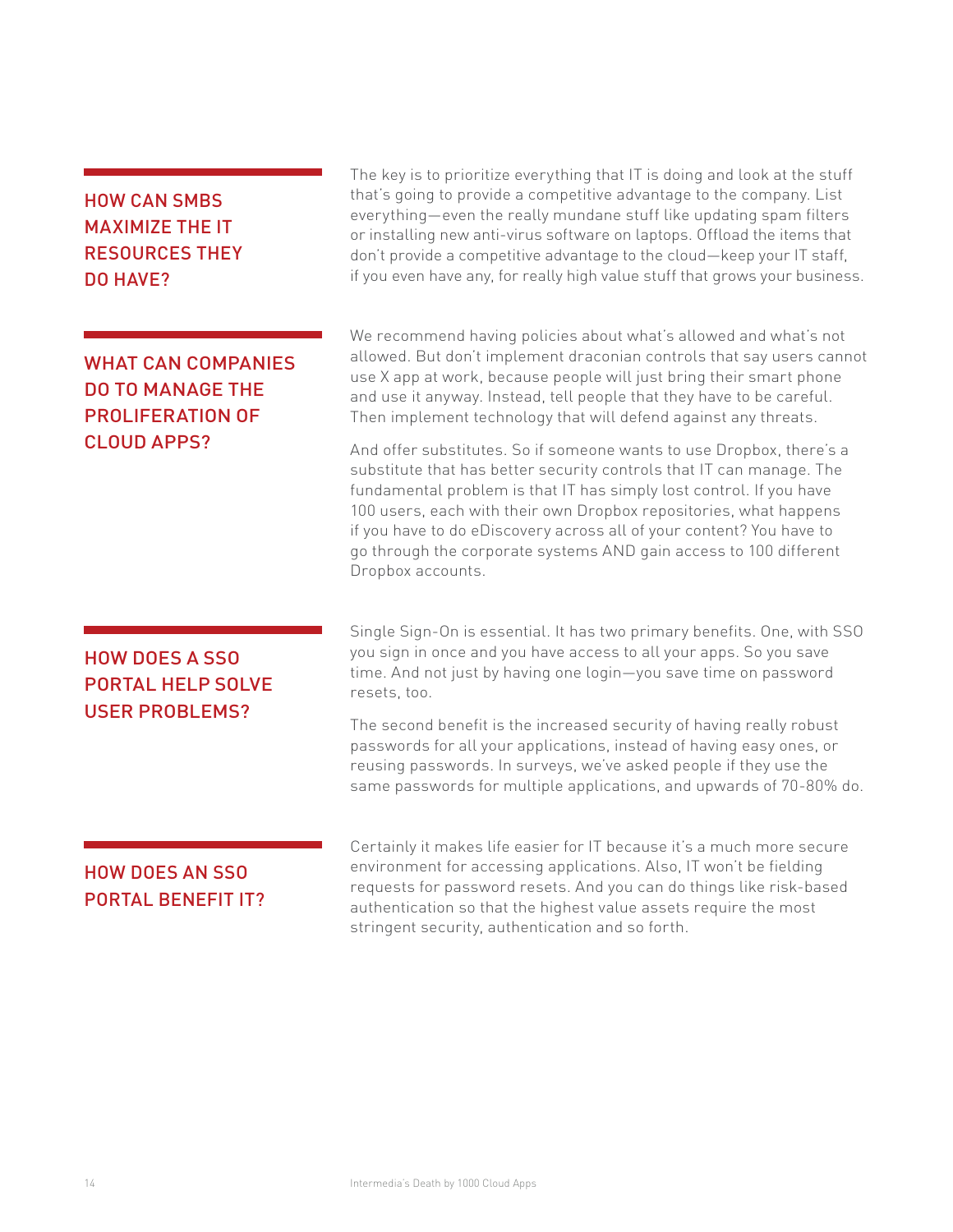### HOW CAN BUSINESSES MEASURE AND COMPARE TCO (TOTAL COST OF OWNERSHIP) FOR THEIR APPS?

It's not that easy an exercise because you have to do some pretty detailed analysis to see how much time people are spending on accessing applications, translating data from one app to the other, trying to find data, etc. Then you have to come up with predictions on the time savings if employees had a smaller set of apps that shared data more readily.

And doing that TCO analysis is complicated by the fact that not all managers believe that productivity loss is a real cost, because they don't write a check for it. A lot of managers assume that if someone is spends an extra 30 minutes looking for content they can't find, they can spend an extra 30 minutes at work to make that up, which isn't realistic.

### HOW CAN COMPANIES EVALUATE SPECIFIC VENDORS?

I'd look at a variety of things: their customer base, the length of time they've been in business, their financials, the security model they employ, etc. How many data centers do they have? Do they have geo-redundancy in case a hurricane or tornado flattens one of the datacenters? How quickly can they be back online with my data?

We don't recommend going after the lowest cost vendor, because they may not be around long term. Doing your due diligence about the financials of the company and the long-term health is important.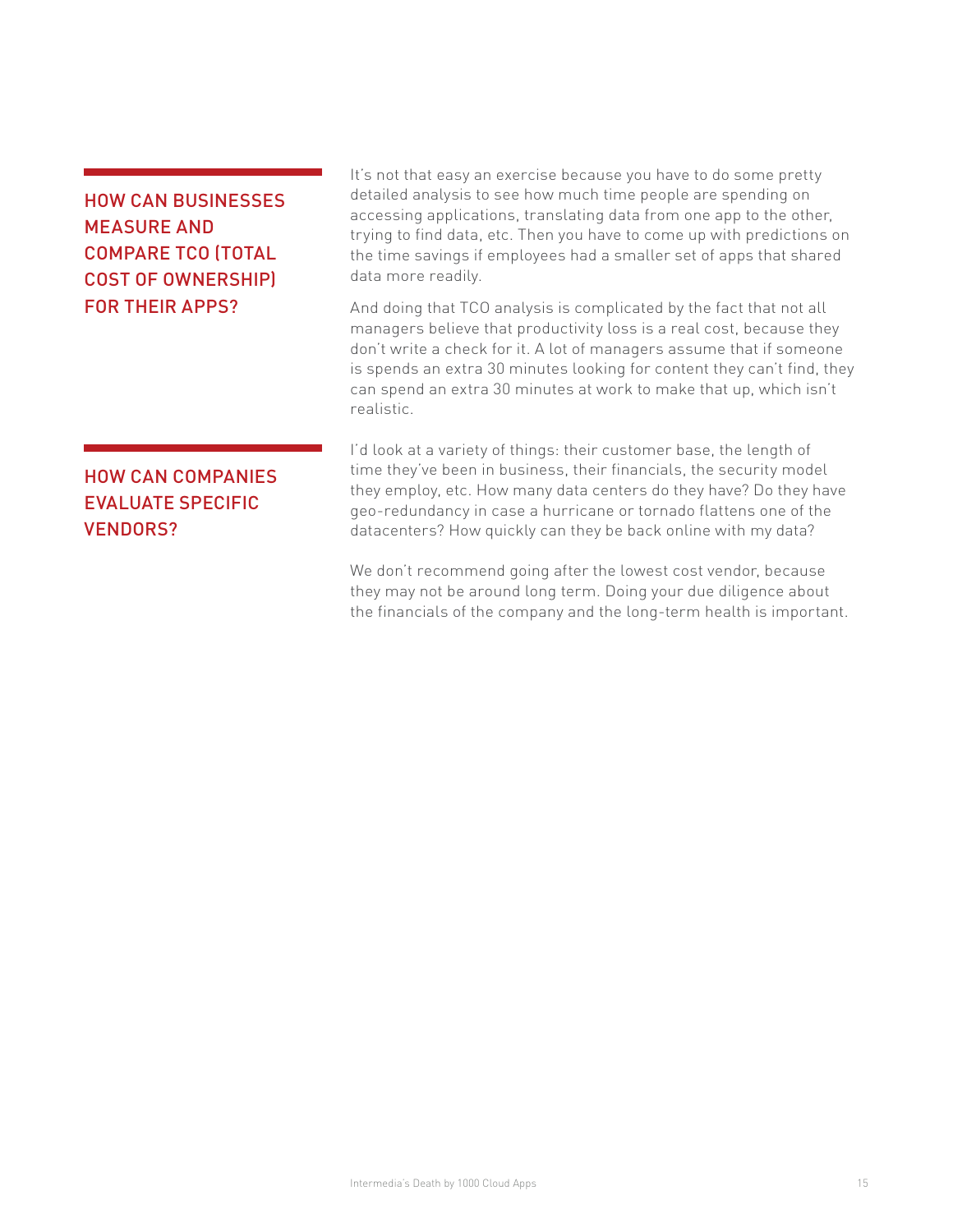### WHEN THERE ARE TOO MANY APPS, THERE IS...

TOO MUCH TO MANAGE!

You thought the pain was over? It's just beginning. Now you have to juggle licenses, manage devices, provide support and generally try to wrangle the madness. The more employees you have, the crazier it gets. Here's what you're up against.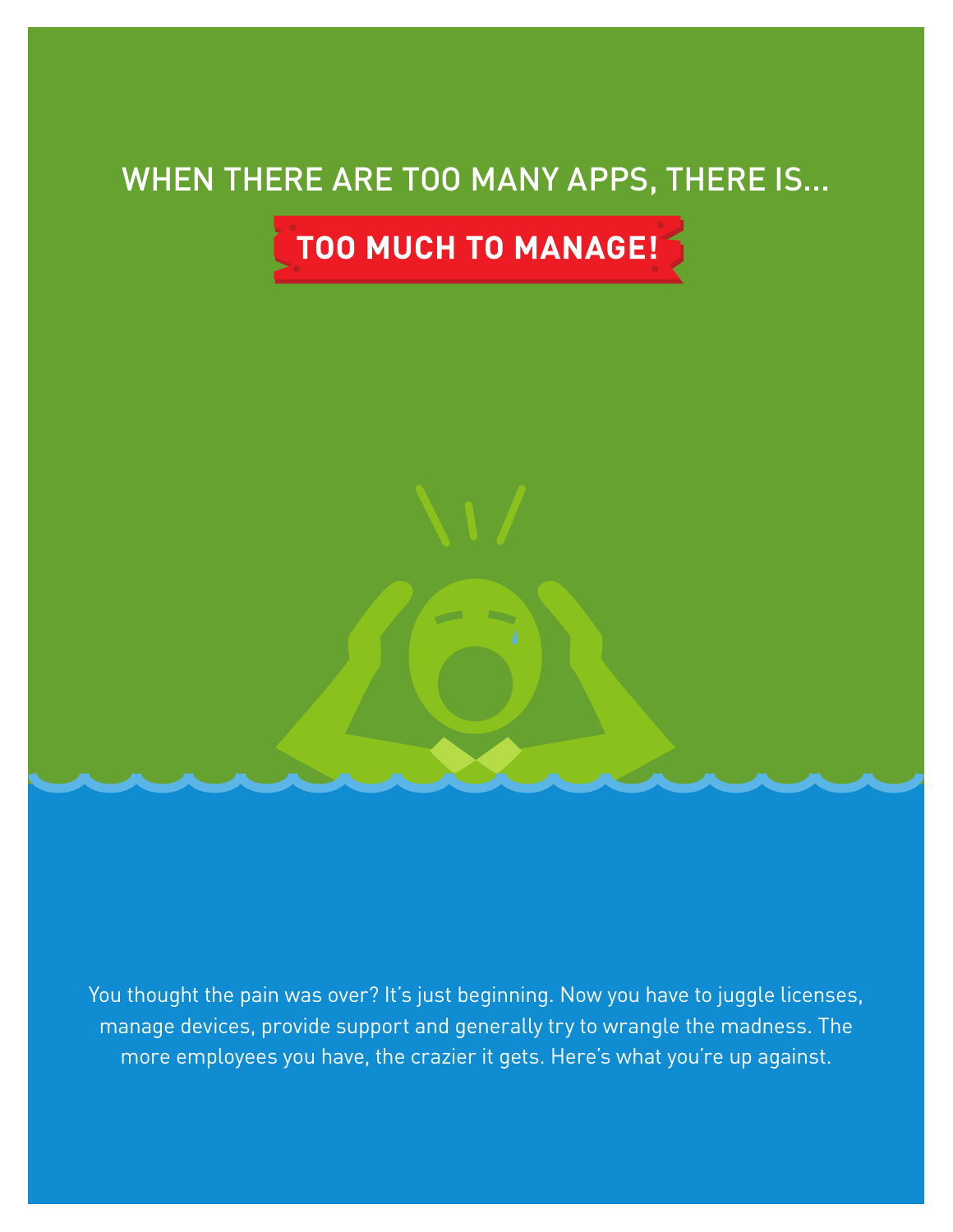"[Multiple apps require] more IT effort because there are more interfaces and management consoles at which to become proficient, more time spent in training, more applications on which to provision new users, and less integration between solutions."

—OSTERMAN RESEARCH

"Another problem with a highly heterogeneous environment is that the complexity of billing increases, as does the management of the relationships with the various vendors."

—OSTERMAN RESEARCH

### ONGOING MANAGEMENT IS REPETITIVE—AND NEVER ENDING.

Someone's hired. Someone's fired. Someone's promoted. Whenever this happens, you need to log into all your apps and make the change, over and over again. If you're lucky, some of the apps will integrate with your directory server. For the rest—well, you may want to get some coffee before you start.

### DATA STARTS TO SLIP THROUGH THE CRACKS.

When company data is stored across 14.3 cloud apps, security holes inevitably appear. Especially when people start accessing services from multiple devices. And what about the day when you forget to fully deprovision a departing employee? They could still have access to confidential company data. Just hope they aren't careless. Or bitter. Or angry…

### YOU SPEND HALF YOUR DAY ON HOLD WITH SUPPORT.

It's bad enough that you have a unique support number to call for each app. What happens when an integration fails? Each vendor will point fingers at the other, which means you'll have to work with dueling support teams to get anything resolved.

### INTEGRATION IS UP TO YOU.

Some of your apps might integrate with others out of the box. Some systems might provide you with APIs. But because every cloud environment is unique, you're still going to end up doing most of the work yourself.

### MANAGING MOBILITY IS MESSY.

In today's BYOD world, you need to make sure devices are secure when they access corporate data. This means policing every device owned by every user. And helping configure VPNs. And tweaking settings on individual apps. And preforming remote wipes when devices are lost. And on. And on. And on…

### AND THEN YOU'VE GOT TO PAY THE BILLS.

Your finance teams are going to examine every single bill from every single vendor. And their reconciliation process is going to be tedious. "Did you add this new user?" "Did you authorize this overage?" "Did you use your full allotment of support?" Next month: more of the same.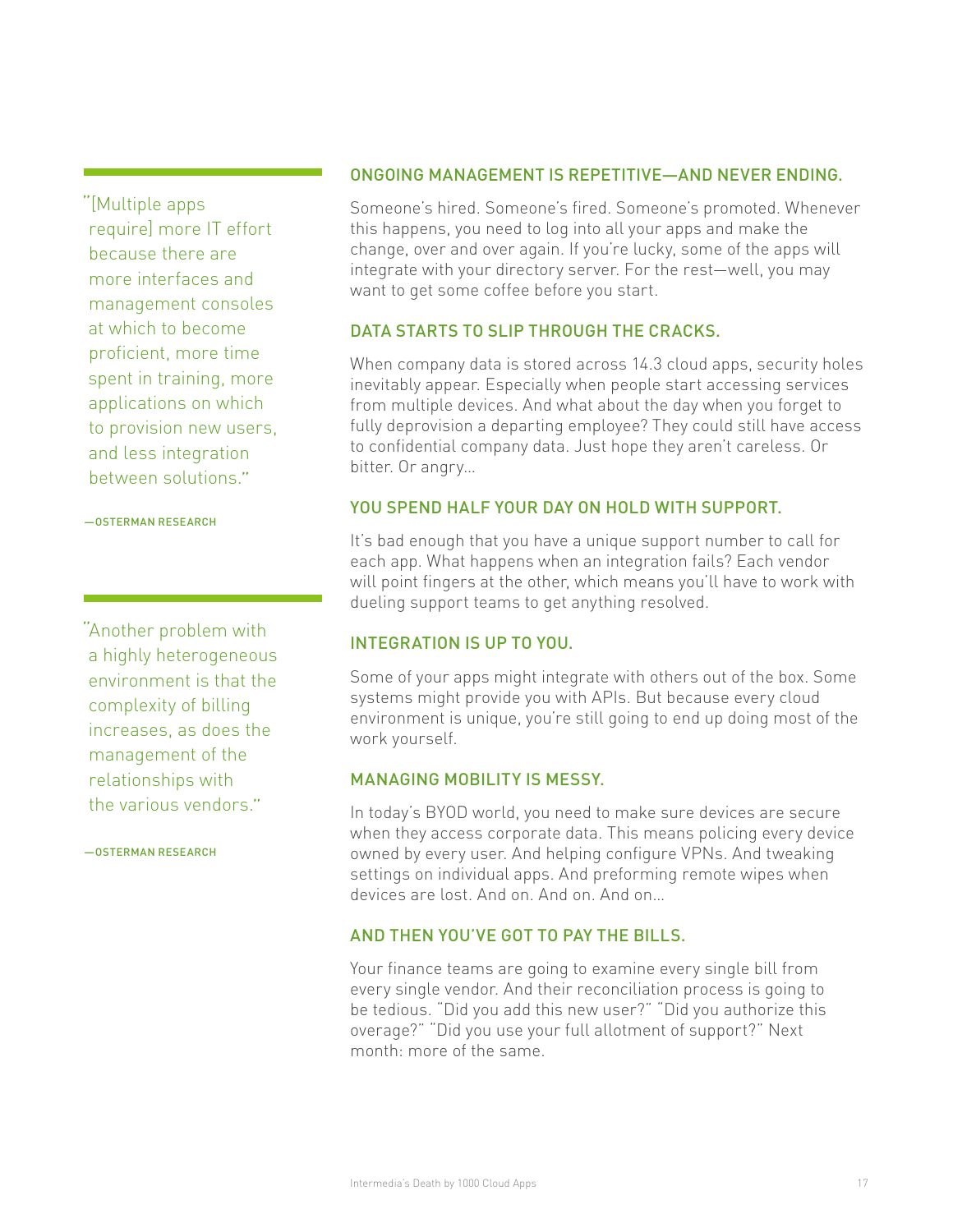

**INTERVIEW** WITH BRANDON INGRAM, SALES AND **OPERATIONS** MANAGER AT ENVIRONMENT **CONTROL** 

Environment Control is a current Intermedia customer. We spoke with Mr. Ingram recently to get a first-hand view of the struggles faced by IT admins at SMBs when it comes to cloud apps and how consolidating services under fewer vendors has helped alleviate some of the pain.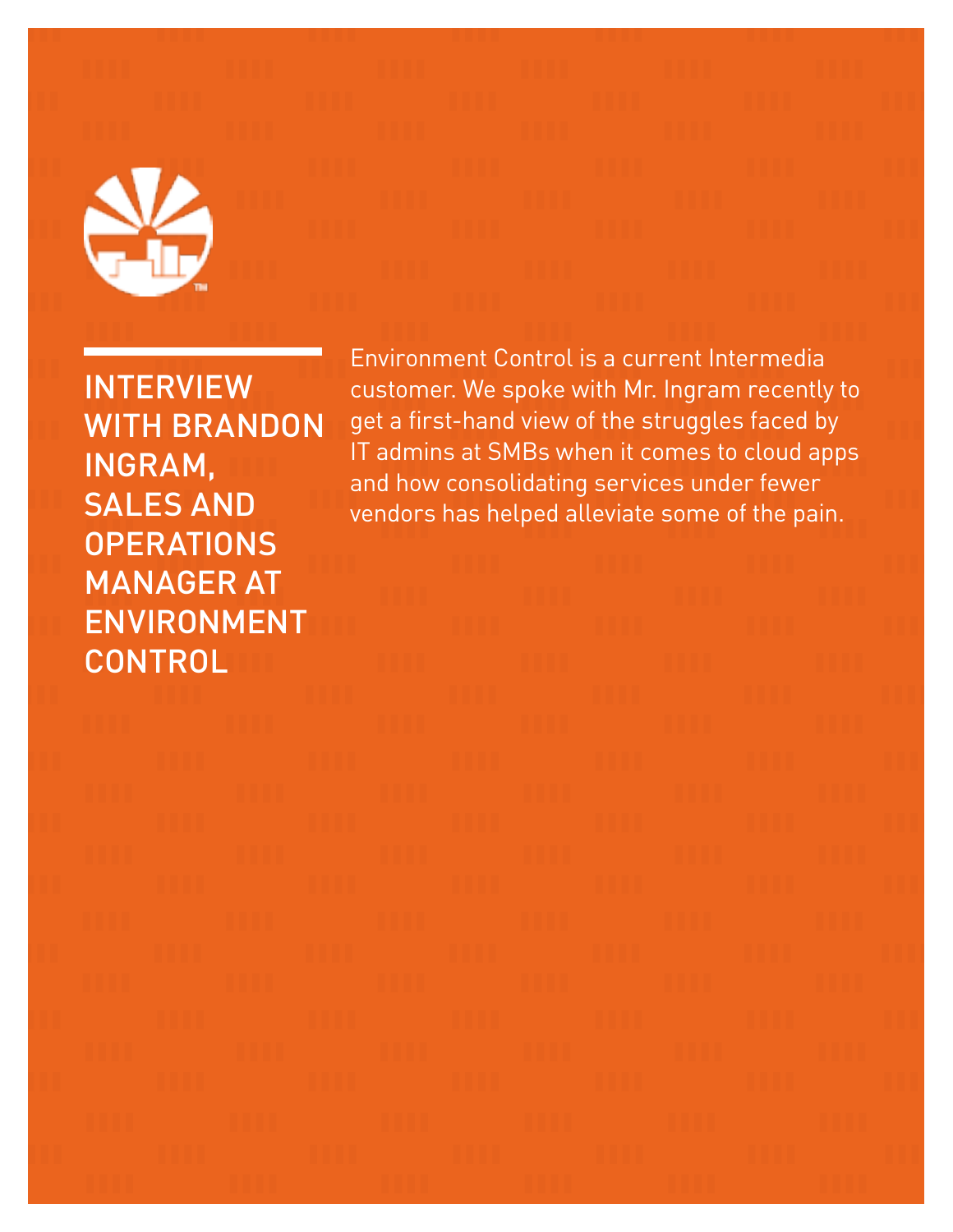### HOW MANY USERS IN YOUR ORGANIZATION?

We have 170 full and part time employees in the field, but not everyone has access to every app. We also have 20 to 25 people within the office who have computers, iPads, and an iPhone that they are responsible for. So I am managing the IT for them plus people in the field.

| <b>DO YOU HAVE A</b>      |
|---------------------------|
| <b>DEDICATED IT TEAM?</b> |

I am the sole IT admin, but that's along with the other things that I do. It's a part-time role.

### HOW MANY APPLICATIONS DO YOU CURRENTLY MANAGE?

We probably have between 3 and 5 apps that our employees use.

### WHAT TYPES OF APPLICATIONS ARE YOU UTILIZING?

One of them is Salesforce. Another is a customer QC metrics tracking program that we use for inspections on our properties. Our phone system is hosted in the cloud, so we're able to track all our voicemails. And we have email and SecuriSync from Intermedia.

### WHAT APPLICATION SERVICES DO YOU CURRENTLY USE?

For the mobile devices, we use an MDM product. In terms of file sharing, we use SecuriSync, which has been a huge benefit for us. And being able to manage it in HostPilot along with our email has been really great.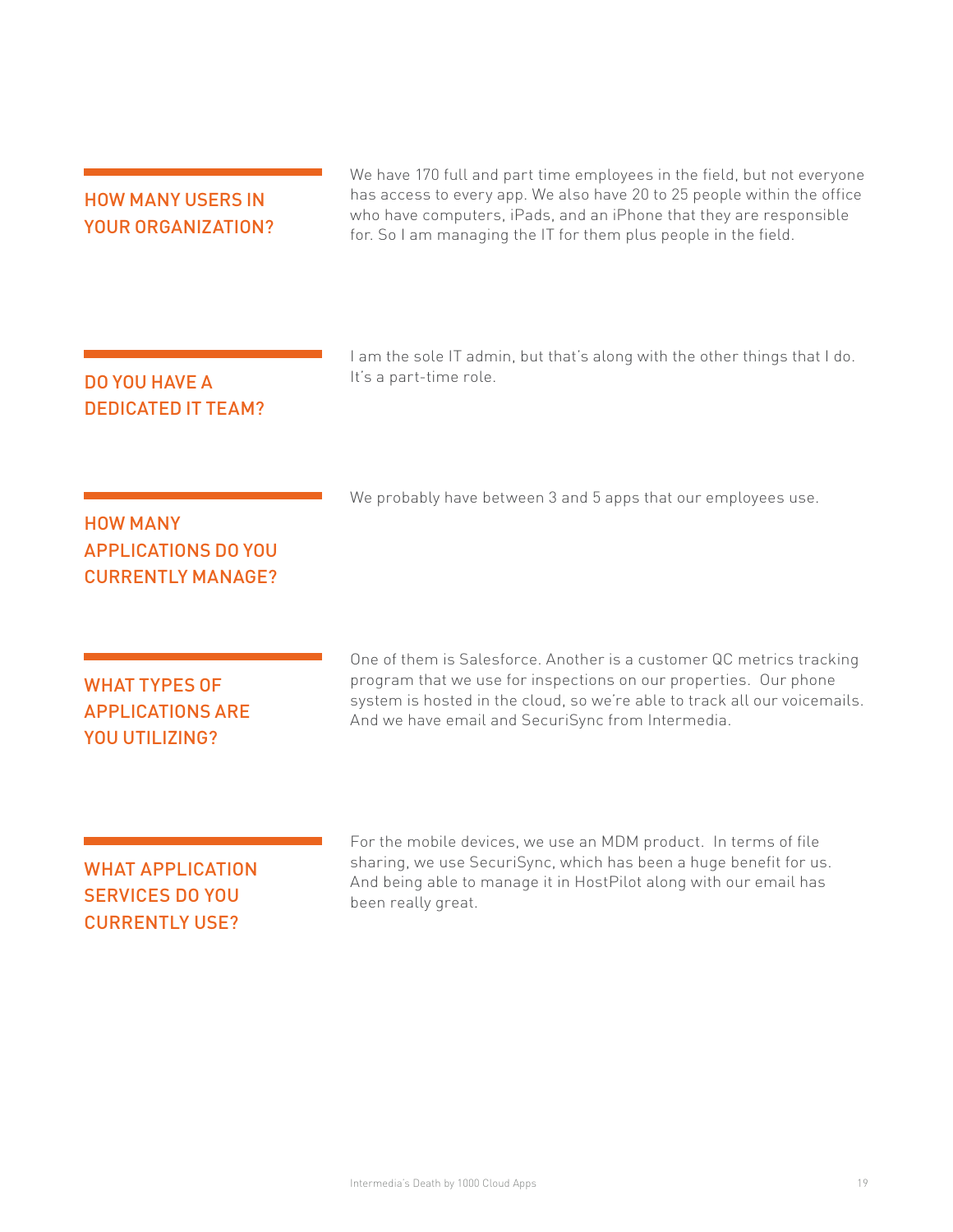### HOW MUCH TIME DO YOU SPEND MANAGING THE MULTIPLE APPLICATIONS THAT ARE IN USE?

When everything runs as it should, it doesn't take any time. But when an issue comes up, I have to track down at least 2 devices per individual and go through the reset process on each device. That takes up a lot of my time, as well as the time that the employees are not able to access the app while in the field.

It really ties up my day. Instead of doing other things, I've got to wait around for someone to bring me their devices. And it's cumbersome for them because they have to come in from the field and find me.

WHAT CHALLENGES, IF ANY, DO YOU FACE IN MANAGING THESE APPLICATIONS?

WHAT ARE THE CORE IT CHALLENGES YOU FACE IN YOUR ORGANIZATION?

Well, the biggest challenge that I have right now is that I haven't handed out individual passwords because it's easier for me to keep track of all of them myself. I make everyone with a device come to me, and I put in the password. So it's labor-intensive for me.

And a lot of times, I have one password that I use for everyone. I've made it easier for myself that way, but, unfortunately, it's not a very secure system.

There's only me, so I try to keep everything pretty well guarded so that no one can get in and muck with the system. Also, my whole day isn't IT. I have other responsibilities beyond that. We've tried to manage IT in house without a full-time admin.

And really, Intermedia has made that possible, because before, it was a much more tedious task. Now I have one place where I can put everything, where I can press a button, and each of the services gets deployed to these individuals. When it comes to new services, the first thing I do is make sure that everything integrates with Intermedia.

### HOW HAS INTERMEDIA HELPED ALLEVIATE SOME OF YOUR IT PAIN POINTS?

In terms of working with Intermedia, it's always been a great experience. When you say you'll do something, you do it. It's always been easy to deploy the service and get it working. Even 4-5 years ago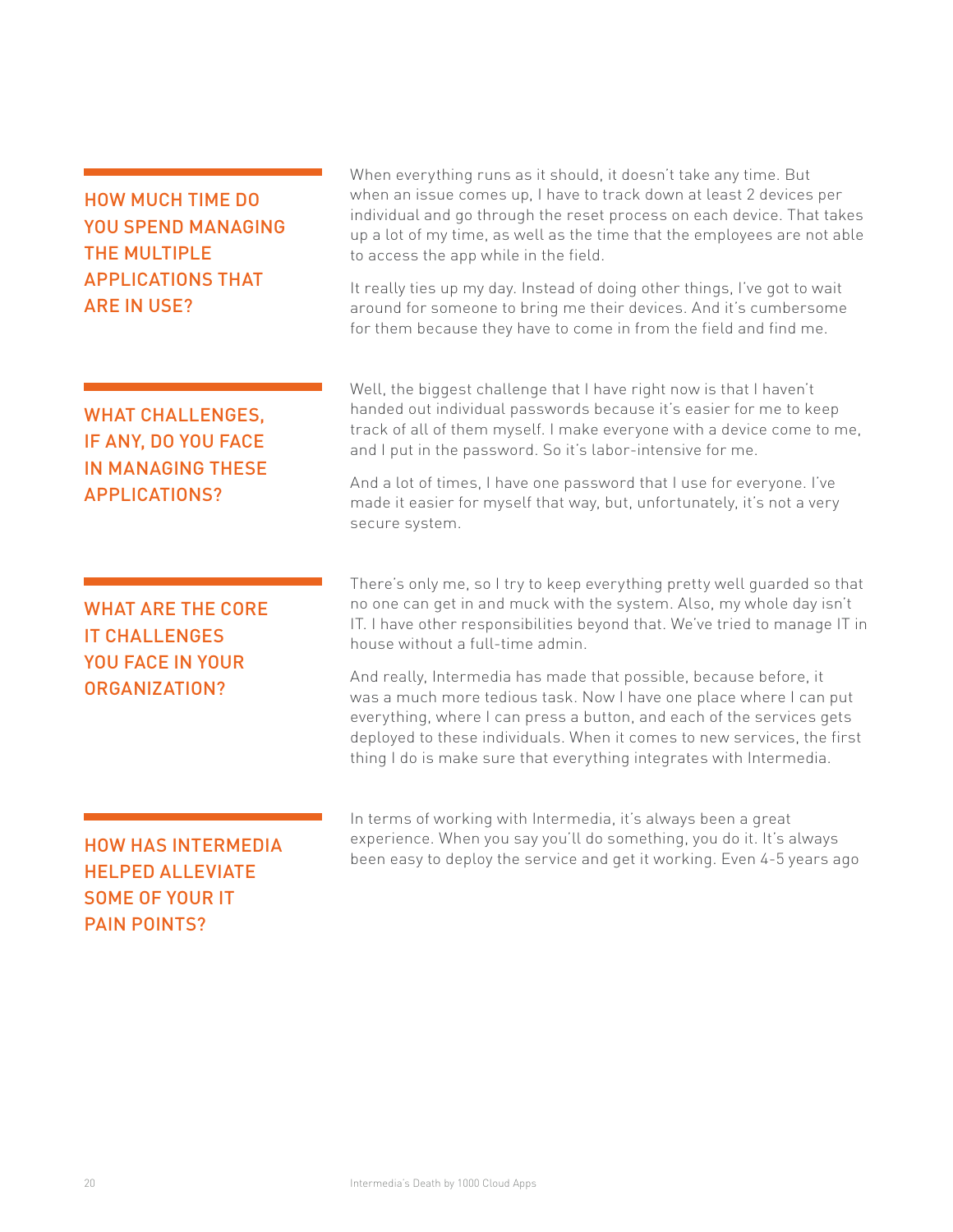| <b>WHAT ARE YOUR KEY</b><br><b>CONSIDERATIONS</b><br><b>FOR EMPLOYING A</b><br><b>CLOUD SOLUTION?</b>                                | when we did the email migration. It was really easy.<br>You know, looking back, I don't think support and migration were as<br>high on the list as they should have been. When it comes to support,<br>there are a lot of providers out there who will send you to the forum.<br>And the forum is great if you can find your answers there. But if you<br>can't find it in a forum or on the wiki, then it's nice to have someone<br>answer the phone and get your problems solved promptly. |
|--------------------------------------------------------------------------------------------------------------------------------------|----------------------------------------------------------------------------------------------------------------------------------------------------------------------------------------------------------------------------------------------------------------------------------------------------------------------------------------------------------------------------------------------------------------------------------------------------------------------------------------------|
|                                                                                                                                      | So I use the phone support service at Intermedia quite a bit, because<br>it's nice to get the answer right way and not have to sort through a<br>bunch of pages of information. So now when I look at providers, I look<br>at support, and that's a factor in my decision. So you guys met the<br>challenge even though I didn't know the challenge needed to be met.                                                                                                                        |
| <b>WHAT DO YOU LOOK</b><br><b>FOR WHEN SELECTING</b><br><b>AN IT VENDOR?</b>                                                         | I look for ease-of-use and how easy it would be to deploy to my people.<br>We're in the janitorial and landscape industry. And I have a lot of good<br>people who are really great at their jobs, but the cloud and mobile<br>devices talking to each other are out of the norm for them. I need<br>something that is easy to explain to them and easy to manage.                                                                                                                            |
|                                                                                                                                      | The file level security that I was able to deploy with SecuriSync was far<br>greater than competitors like Dropbox. And of course, there was the<br>fact that it was already integrated with my email. And being easy to<br>manage with HostPilot was great.                                                                                                                                                                                                                                 |
| <b>HOW DESIRABLE IS</b><br><b>IT TO CONSOLIDATE</b><br><b>MULTIPLE SYSTEMS/</b><br><b>TECHNOLOGIES TO A</b><br><b>SINGLE VENDOR?</b> | I try and put as much through Intermedia as possible because it saves<br>time on my end. I have fewer things to log into to set people up. I can<br>set it all up in one place and be done with it.                                                                                                                                                                                                                                                                                          |
| <b>ARE YOU CURRENTLY</b><br><b>CONSIDERING OTHER</b>                                                                                 | We are looking at putting our phone service through you as well.<br>Trying to put as much under one house as possible makes it much<br>more efficient.                                                                                                                                                                                                                                                                                                                                       |
| <b>SERVICES FROM</b><br><b>INTERMEDIA? IF SO,</b><br><b>WHICH ONES?</b>                                                              | I just saw the single sign-on product and I'm looking at how that can<br>benefit us. And you have the mobile app for that as well, which is great.<br>Especially because I can be more secure and give everyone their own<br>passwords. And the reset process would be more secure because I<br>could reset it from one place, too.                                                                                                                                                          |
|                                                                                                                                      |                                                                                                                                                                                                                                                                                                                                                                                                                                                                                              |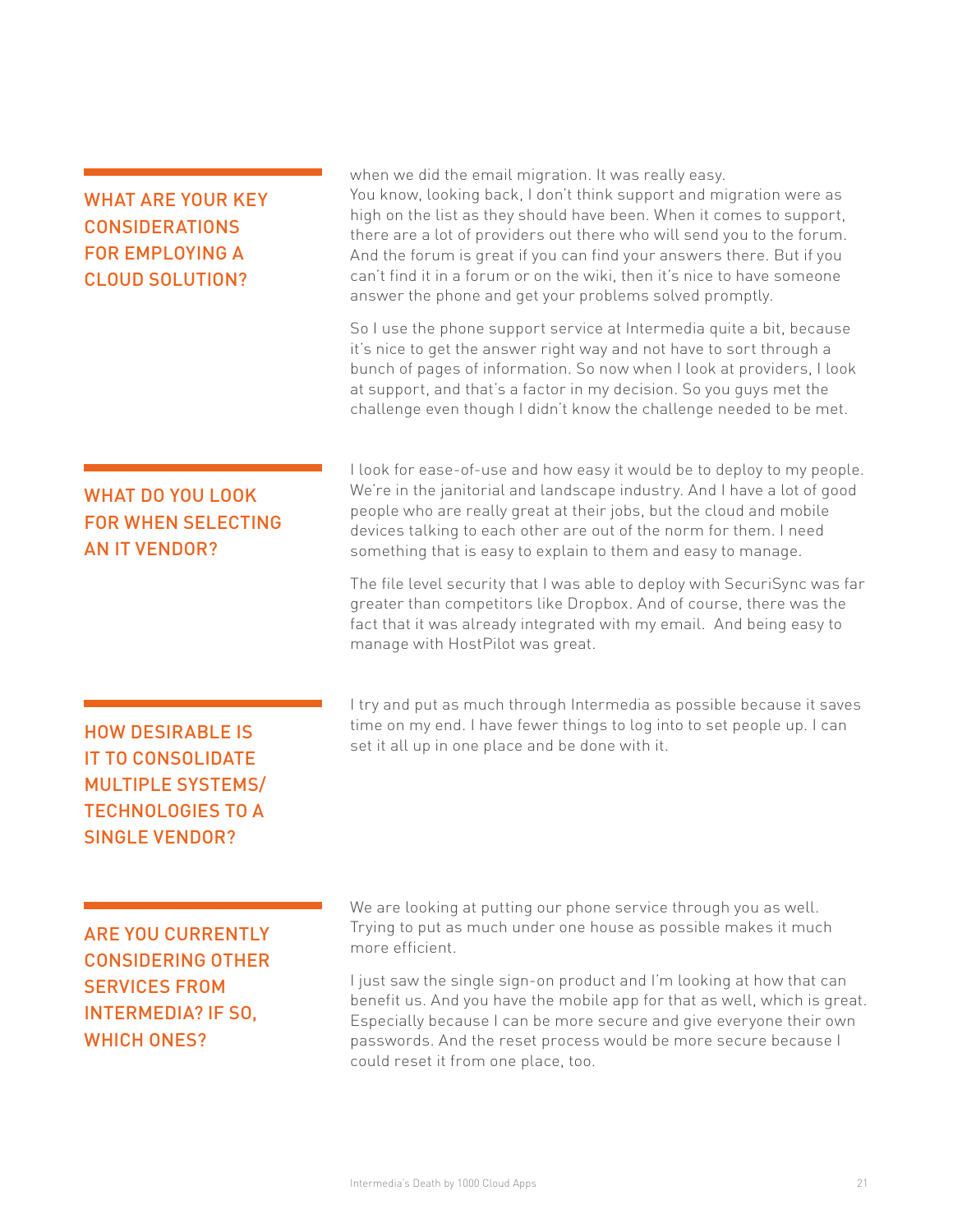### WHEN THERE ARE TOO MANY APPS, THERE ARE...





It isn't just IT and Finance who suffer the effects of a runaway cloud landscape. Employees suffer, too. That's because they're the ones who suddenly have to track ever-increasing numbers of login URLs and passwords. This has massive security implications, which we'll discuss in a moment. But even before we consider security, we have to contend with the loss of productivity. Here's what we mean.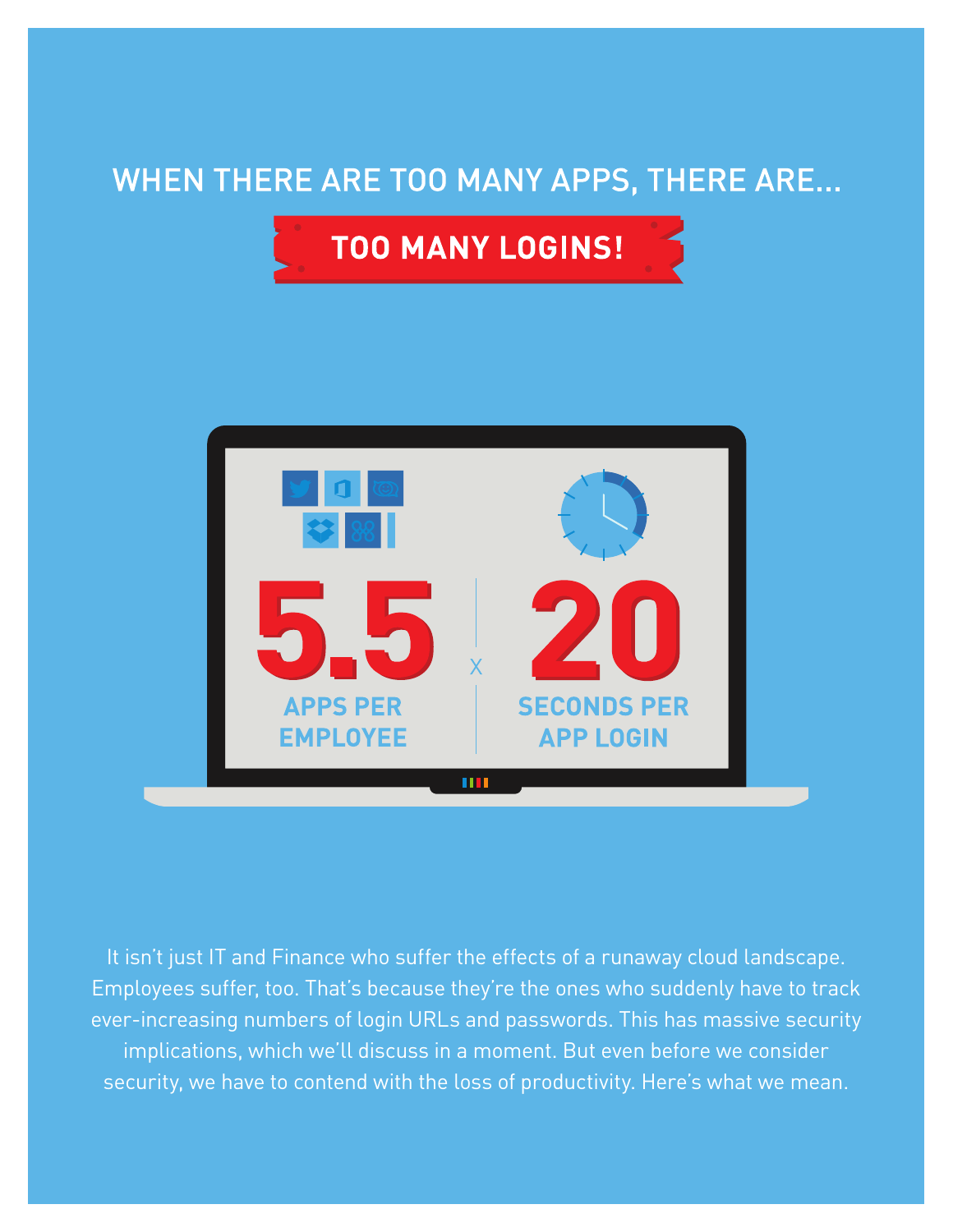"The need to employ a number of different applications means many difficulties for users: there are more interfaces to learn, more applications to sign into, a reduced ability to share data between applications, and a longer learning curve that ultimately reduces user productivity."

#### LOGIN TIME IS WASTED MONEY.

It takes an average of 20 seconds to load a login page, find your login name, remember your password, and access a cloud app. That doesn't sound like much. But when you put a dollar amount to the time spent staring at a login screen, it gets really ugly. For every login your user is faced with, you're losing money. The bigger you are—and the more you embrace the cloud—the higher the your productivity costs rise.

### LOGIN FAILURES CONSUME EVEN MORE TIME.

Mistyped passwords. Misremembered passwords. Hunting through your mailbox to find the password clue you sent yourself. Requesting password resets and then waiting for the reply email. Realizing you had the correct password but the wrong login name. And then, finally, login success—only to realize that you forgot why you were logging in the first place.

### EVERY APP HAS A LEARNING CURVE.

The best cloud apps are often the hardest to learn. So users are spending more time attending training webinars or watching how-to videos. There's obviously a value to any new application—but there's always a cost to unlocking that value.

—OSTERMAN RESEARCH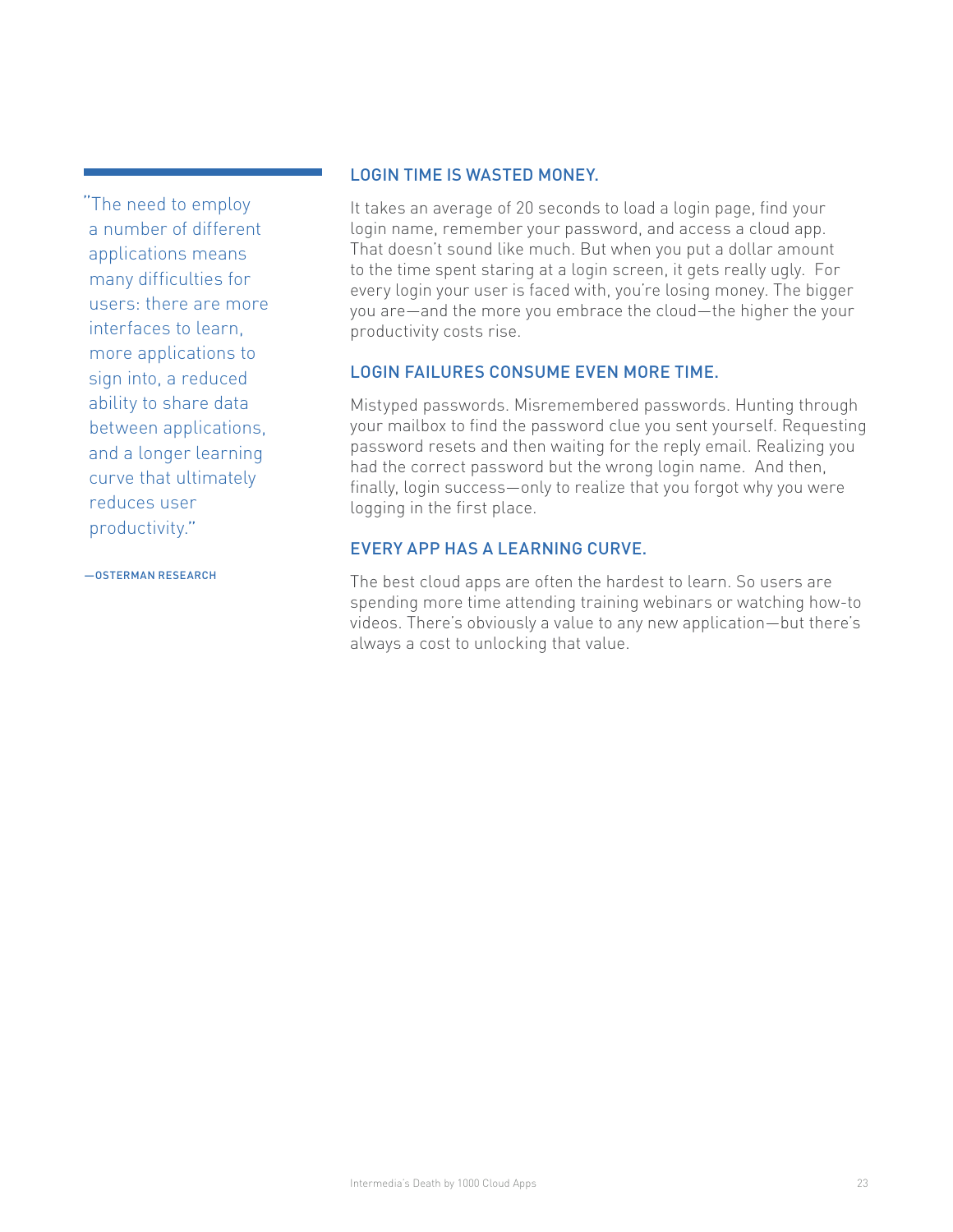### WHEN THERE ARE TOO MANY APPS, THERE IS...





Most users are perfectly capable of creating and remembering unique strong passwords for every one of their apps. But not all users are willing to do so. And that's the problem: when users are forced to remember a bunch of passwords, they get sloppy. And hackers LOVE sloppy passwords: 76% of network intrusions exploit weak or stolen passwords. Here's what creates your risk.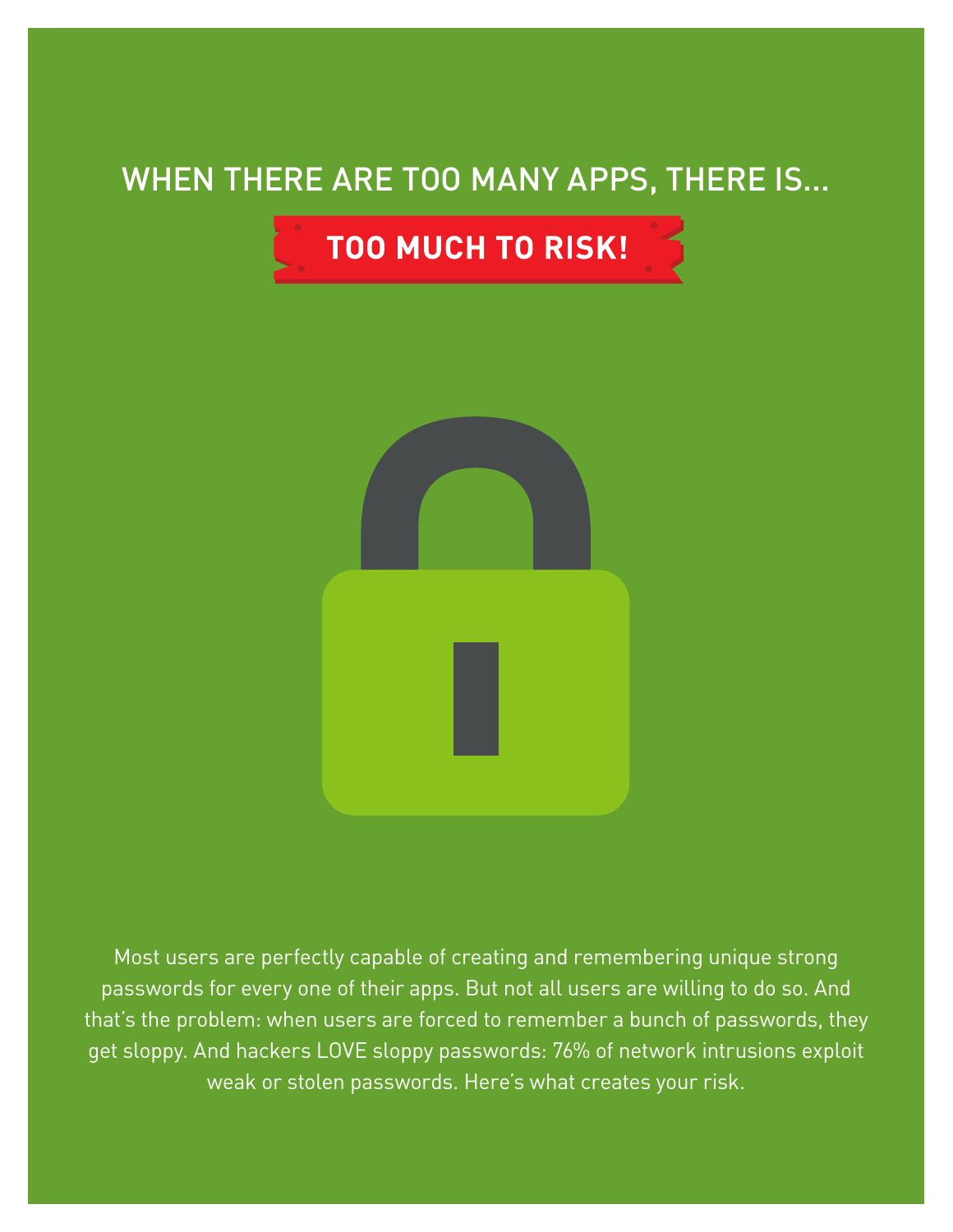"Users that employ a variety of applications will employ easy-toremember–and often insecure–passwords or employ the same password across multiple systems in order to remember them more easily. Worse, employees will often write down passwords on sticky notes or in other insecure places."

#### USERS ARE THE WEAKEST LINK.

Faced with the task of remembering multiple passwords, users take shortcuts: reusing passwords, creating weak passwords, storing passwords in email, even writing down passwords and pasting them to their monitors. And hackers know this. Why attack a firewall secured by a world-class team when users present a far easier target?

### MOBILE DEVICES COMPOUND THE PROBLEM.

Your data is only as secure as your users' phones and tablets. Are they all password locked? Is the data encrypted? If a device is lost or stolen, what kind of access do the bad guys have? Also—many mobile apps automatically remember user logins. So a thief only has to tap an icon to get to your data. If you can't remotely wipe that device or shut it down, you're in trouble.

### AND WHAT ABOUT ROGUE ACCOUNTS?

All the facts and figures in this report leave out one thing: many users are using apps that IT doesn't even know about. How can IT maintain security on rogue accounts deployed by teams or individuals without IT's knowledge or consent?

—OSTERMAN RESEARCH

"An environment with a large number of applications and different vendors in use will allow IT to have less insight into the overall IT footprint."

—OSTERMAN RESEARCH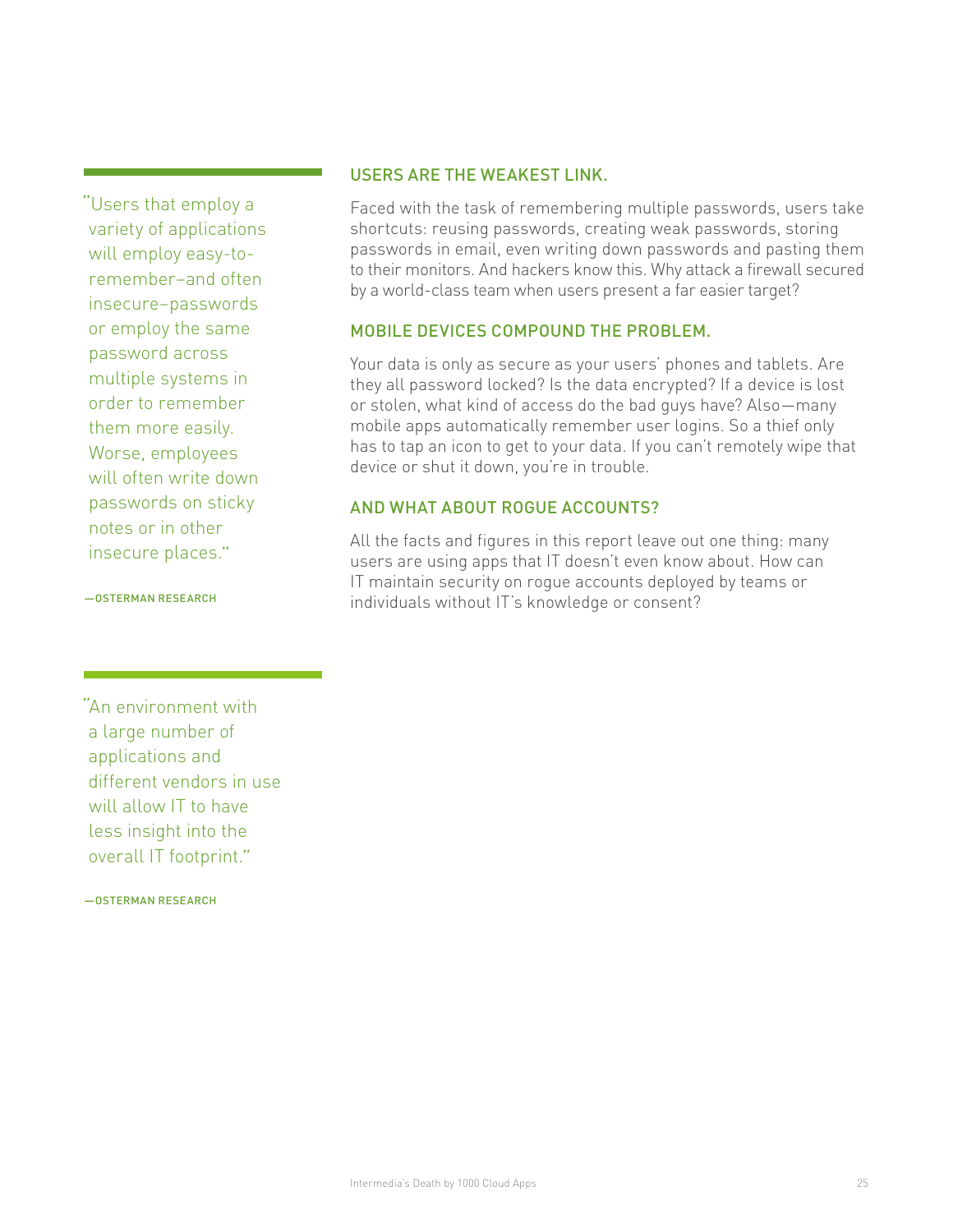### BUT ALL IS NOT LOST!

You can have your apps and keep your sanity.

### SOLUTION #1: MANAGE LESS. LOOK FOR A "ONE-STOP SHOP" FOR CLOUD IT.

Too much choice? Too much to manage? Too many logins? Too much risk? There's an easy way to slash all four of these problems: get your fundamental IT services from a single provider. Email, telephony, file sharing, collaboration, security, archiving, mobility, and so on: a one-stop shop for these apps offers far less pain for your business. Here's why:

### You only have one vendor to manage.

Finance only has to pay one monthly bill and manage one vendor relationship. IT only has to work with one company for orders, questions and customer service.

### IT only has one support phone number to call.

Instead of wasting time trying to figure out whom to call and how to get help, IT can just call one support number for any issue.

### Everyone has only one password to remember.

This applies to both IT and employees. One password makes life easier for everyone and drastically lowers security risks.

### IT gets one control panel for users, services and devices.

One control panel with shared settings: this integration is the ultimate time-saver for IT. And it's the best reason to get your IT services from one vendor.

### You get one location for all your critical data.

You know exactly where your data is stored and how it's being protected. IT gets more control over who sees what, full integration across all apps, and fewer helpdesk calls about version-control issues.

### You get package discounts with one bundle.

A single vendor will offer you discounts to buy multiple services. Why pay a premium for individual services, when you can get the cost benefit of bundling?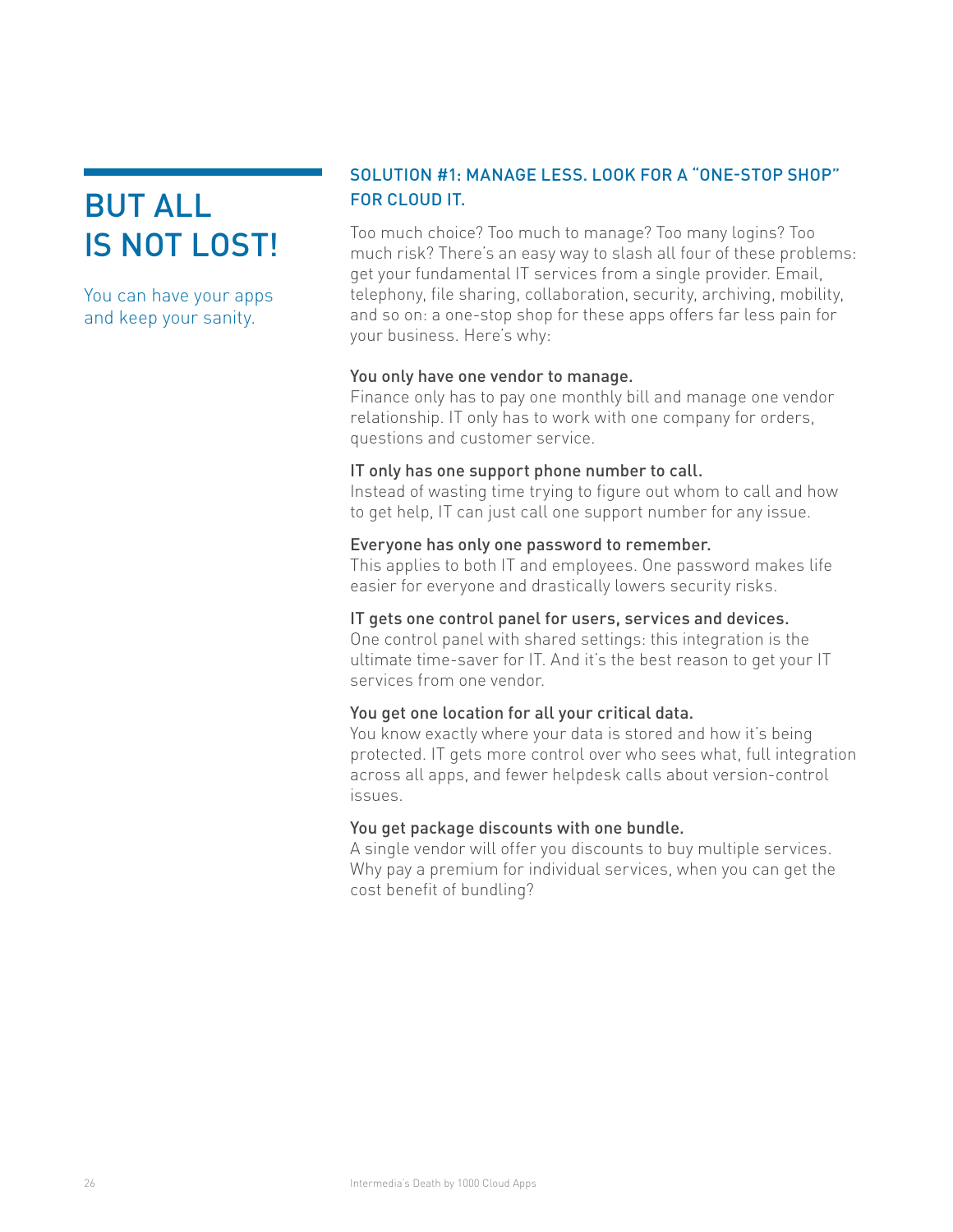"[You should] identify the solutions running today that can be consolidated to a single vendor. Email, voice and collaboration solutions are often the most likely candidates, although there are many other tools that can be consolidated to a single solution and vendor, as well."

#### SOLUTION #2: LOGIN ONCE. DEPLOY A SINGLE SIGN-ON PORTAL.

But what about all your other apps? The ones you can't get from a single provider? You still face weak passwords, lost productivity during logins, and security issues on multiple devices.

The solution is to give users a Single Sign-On (SSO) portal. This offers one-click access to ALL their cloud apps, with just one strong password to remember. From the user standpoint, an SSO portal makes IT simple again.

Remember the days when everything you needed was accessed through the Start menu? For users, an SSO portal makes things just that easy again. Better still, an SSO portal pays for itself.

#### —OSTERMAN RESEARCH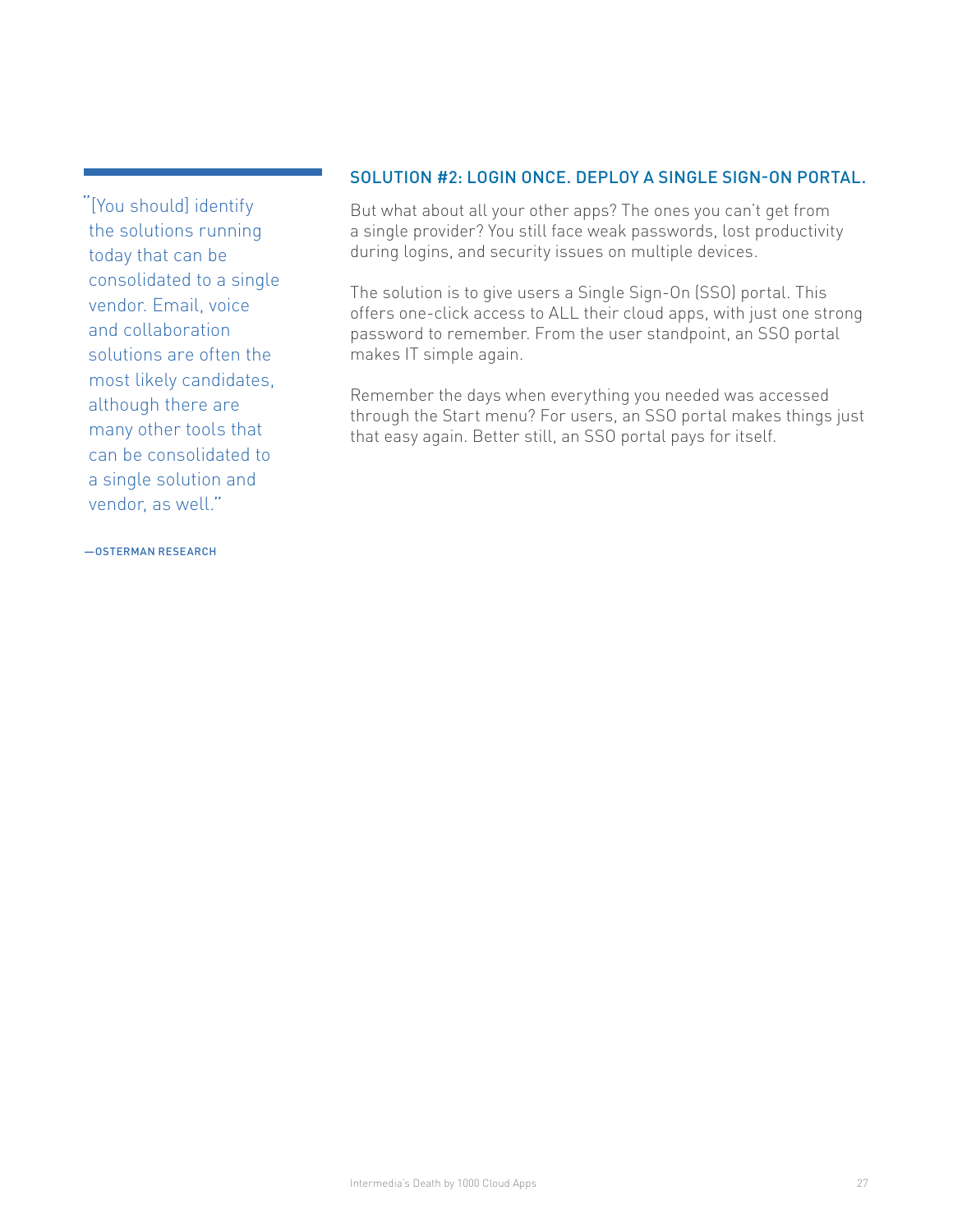

# BY 1000 **CLOUD APPS**

### The 2014 Intermedia SMB Cloud Landscape Report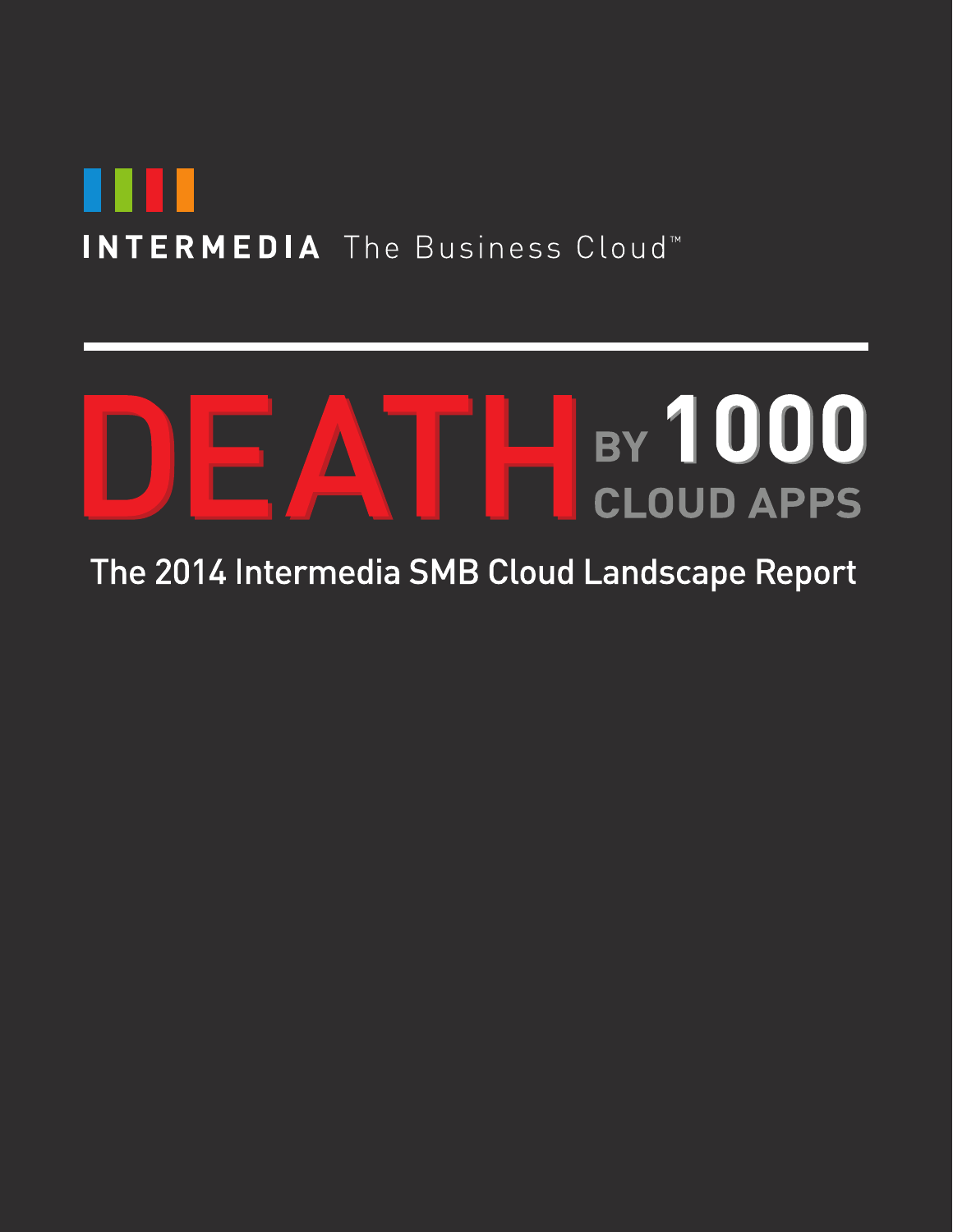# INTERMEDIA CAN HELP

## GET YOUR ESSENTIAL APPS FROM ONE VENDOR.

Intermedia is the world's largest one-stop shop for cloud IT services and business applications—including email, phones, file sync and share, single sign-on, security, mobility, archiving and more. All our services are integrated, secure and mobile and they're all managed through our central HostPilot control panel. Intermedia's Office in the Cloud™ suite integrates all of the essential IT services that SMBs need to do business. This includes email, voice, file sync and share, single sign-on, security, mobility, archiving and more.

Learn more about Office in the Cloud: www.intermedia.net/why-intermedia/office-in-the-cloud

## DEPLOY A SINGLE SIGN-ON PORTAL

Office in the Cloud's newest service is Intermedia AppID. AppID provides a single sign-on portal that gives your employees one-click access to all their cloud apps, with just one password to remember.

Learn more about Intermedia AppID: www.intermedia.net/products/appid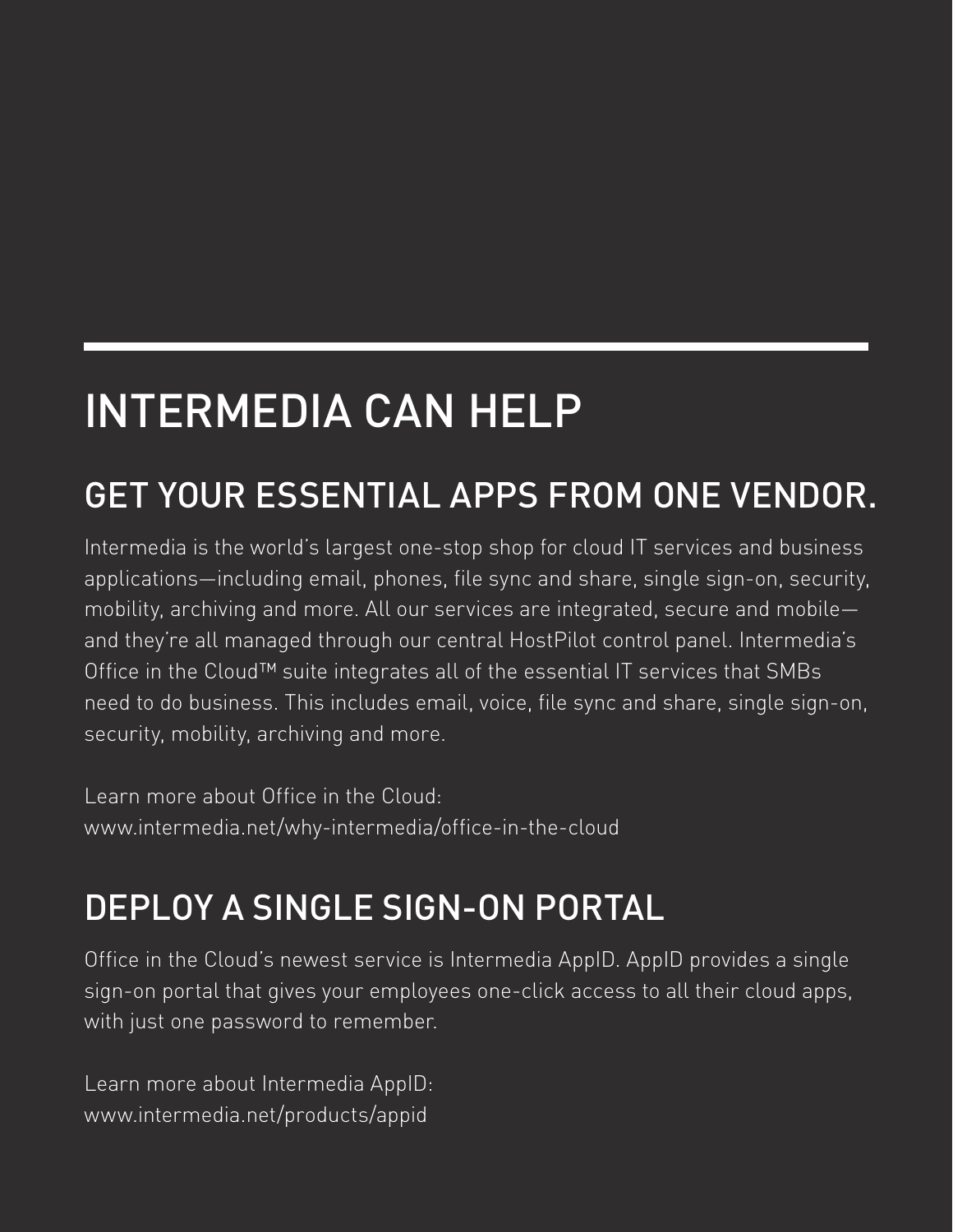APPENDIX: A DEEPER LOOK AT THE MANAGEMENT HEADACHE

Osterman Research's survey took a deeper look into the cloud apps companies deployed across 8 categories of essential IT services, including email, telephony, communication and collaboration, mobility management, file sync and share, and archiving and compliance. In many cases, IT was managing more than one cloud app in each category.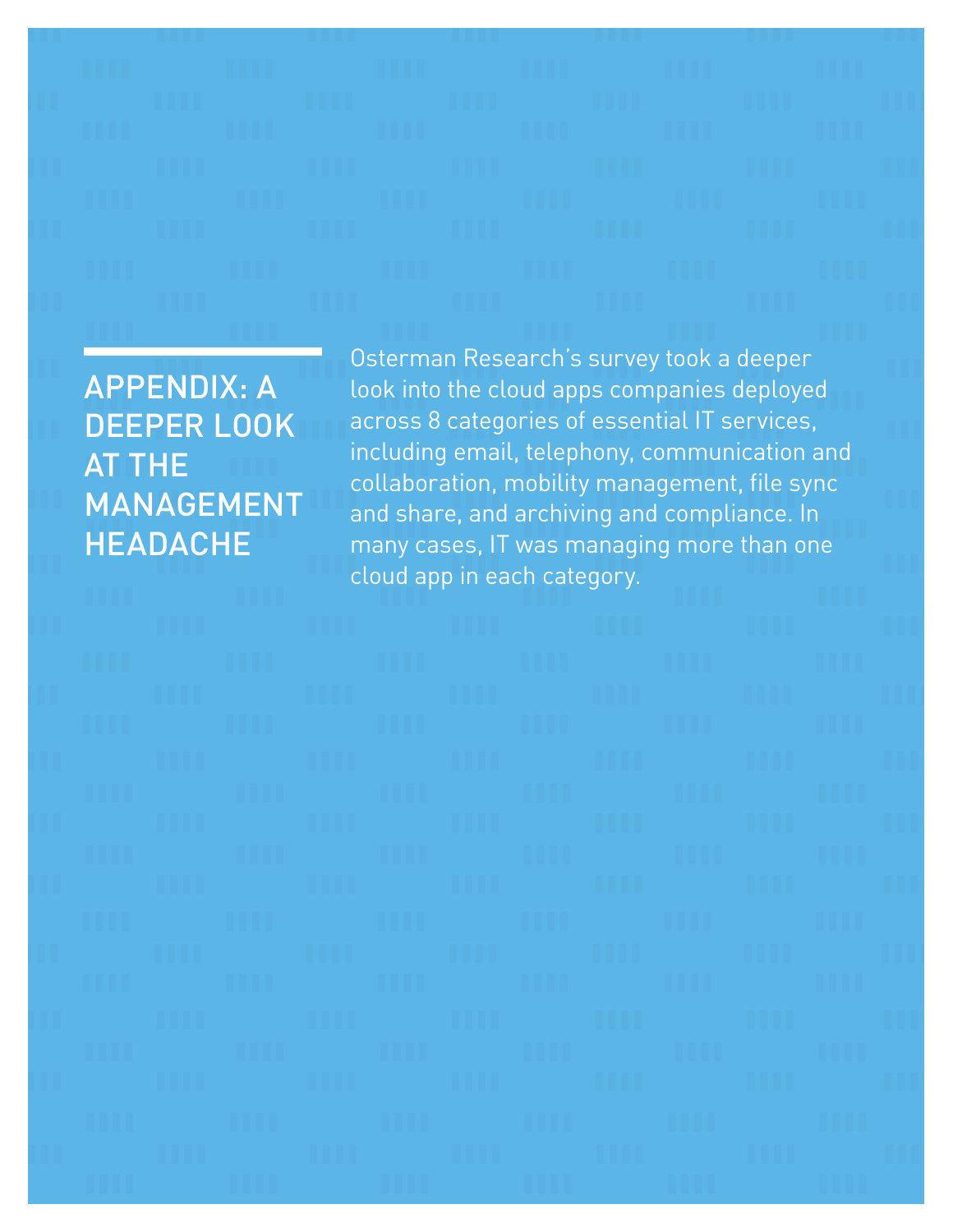### EMAIL: MICROSOFT EXCHANGE STILL RULES THE EMAIL WORLD

Osterman Research's survey results show the percentage of SMBs using each type of cloud app. According to Osterman Research, "Microsoft Exchange dominates the on-premises email landscape, while Google Apps is more widely deployed as a cloud solution. This indicates that Google has done a good job at penetrating the small organization market. That said, Osterman Research believes that smaller organizations using on-premises email will be a more receptive market for cloudbased email solutions in the future."

| <b>H</b> Microsoft | 75.2% |
|--------------------|-------|
| Office 365         | 15.7% |
| Google             | 9.1%  |
| <b>TBM</b>         | 13.2% |
| <b>GroupWise®</b>  | 14%   |
| <b>OTHER</b>       | 9.1%  |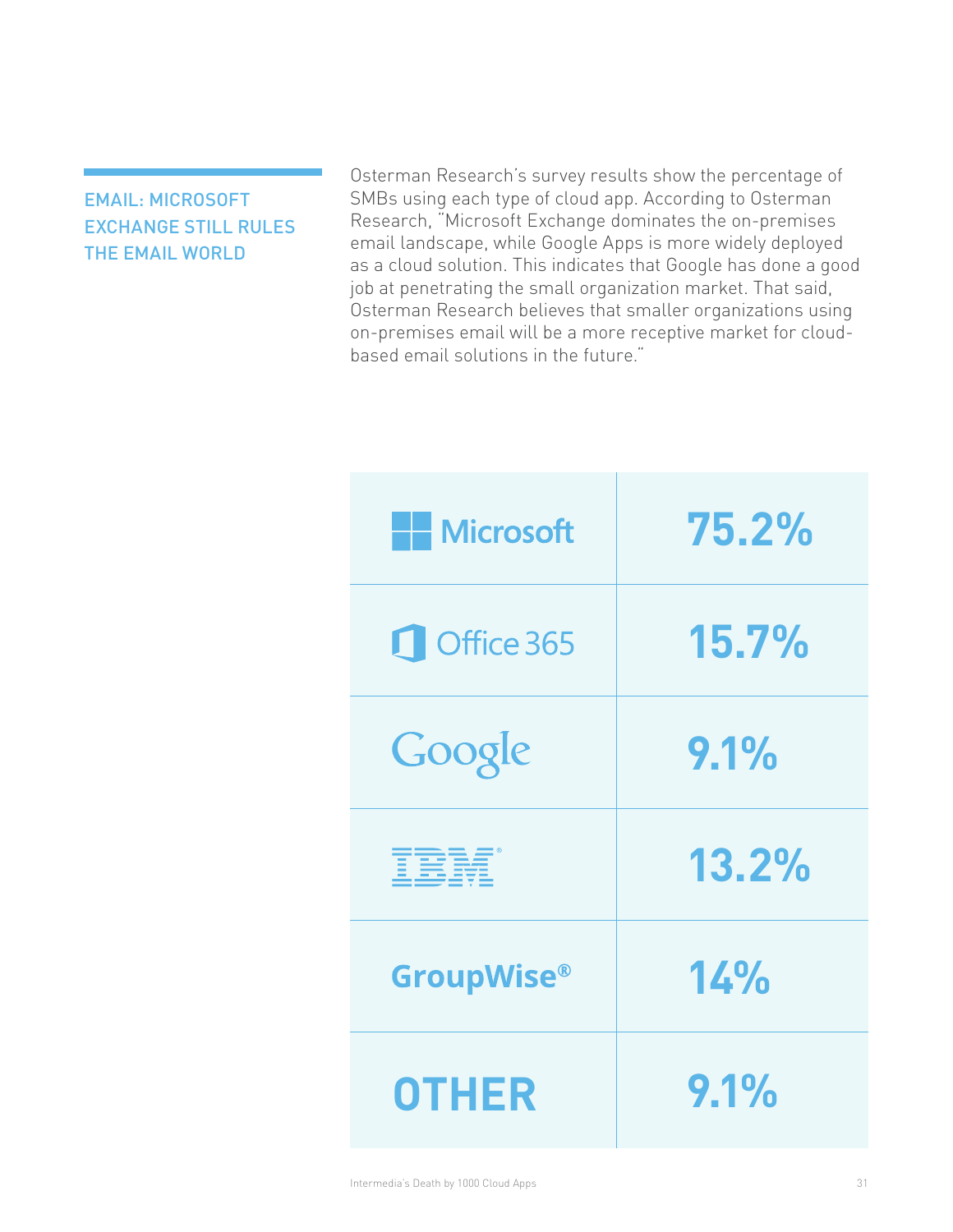TELEPHONE SERVICES: VOIP BEATS OUT TRADITIONAL LANDLINE Slightly more respondents were using traditional landlines than VoIP, but VoIP service is clearly popular among small businesses. And many companies were supporting both landline and VoIP technology.

| <b>LANDLINE</b>                                                  | 59.5% |
|------------------------------------------------------------------|-------|
| <b>VOIP PROVIDER</b><br><b>(NOT THE SAME</b><br><b>AS EMAIL)</b> | 51.2% |
| <b>VOIP PROVIDER</b><br><b>(SAME AS EMAIL)</b>                   | 14.9% |
| <b>OTHER</b>                                                     | 3.3%  |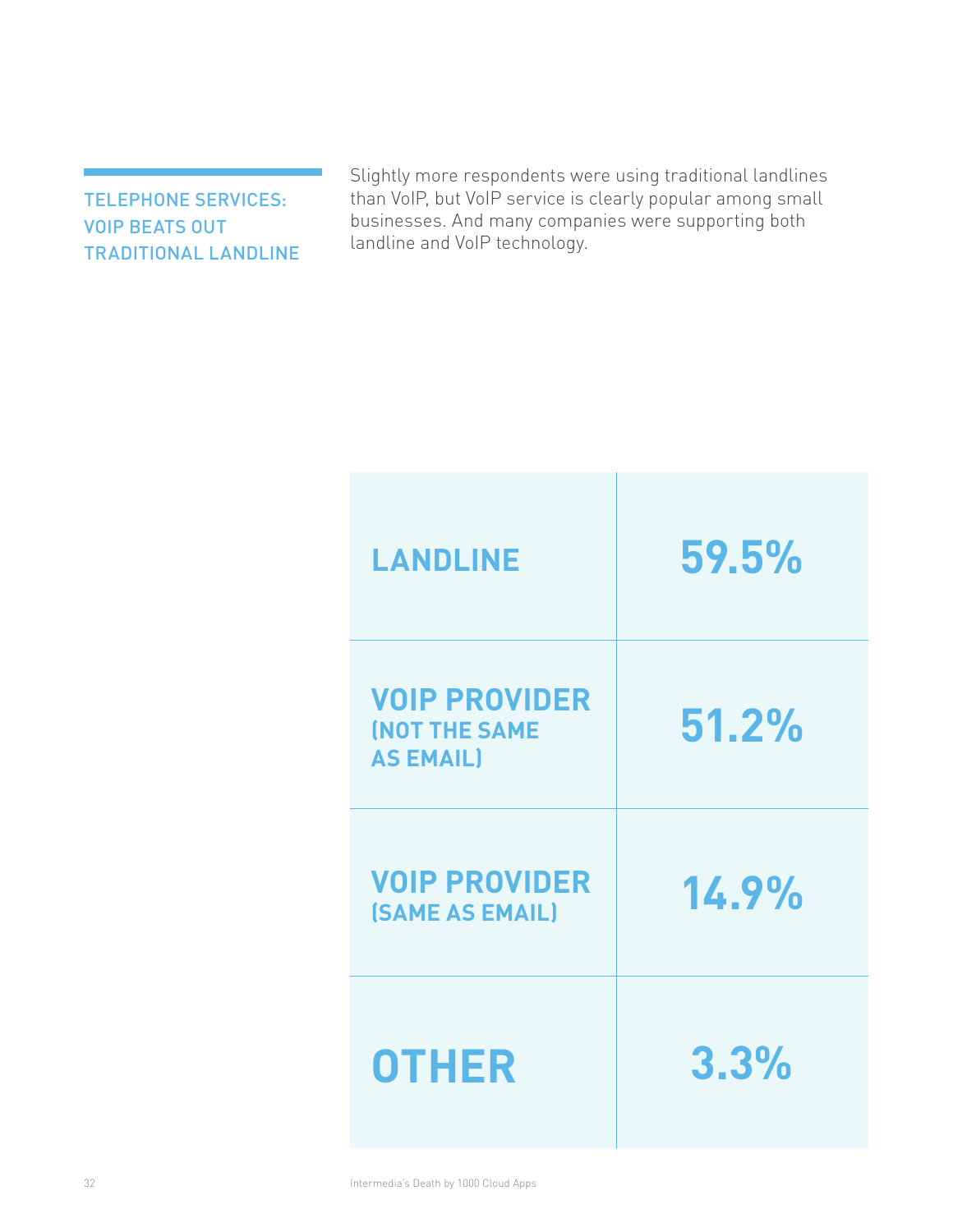COMMUNICATION AND COLLABORATION: A VALUABLE PRODUCTIVITY TOOL FOR SMBS

When analyzing SMB usage of communication and collaboration cloud apps, Osterman Research found that: "There is a significant number of real-time communications solutions in use at smaller organizations: 1.76 per organization. We also found that while WebEx is widely deployed, Citrix GoToMeeting is also very popular among smaller firms."

| Cisco<br>Webex                        | 57.8% |
|---------------------------------------|-------|
| <b>CİTRIX®</b><br><b>Go ToMeeting</b> | 44%   |
| <b>HE</b> Microsoft                   | 33%   |
| <b>CİTRIX®</b><br><b>Go ToWebinar</b> | 15.6% |
| LDLync                                | 9.2%  |
| <b>OTHER</b>                          | 16.5% |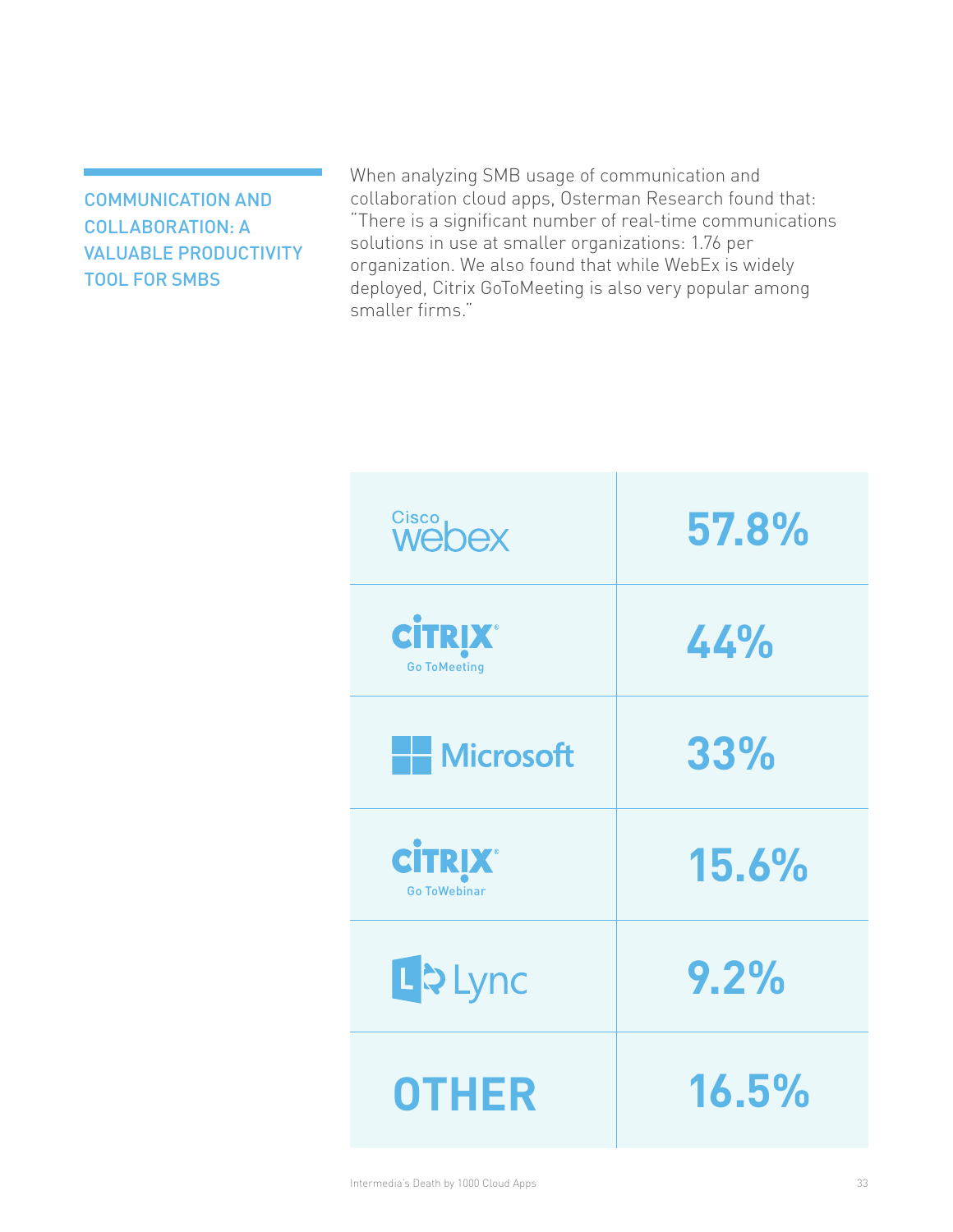### SECURITY: VERY IMPORTANT, AND VERY FRAGMENTED

Security solutions are vital to all businesses, and the choices are vast. The Osterman Research results showed a lot of fragmentation with 18 different solutions in use by survey participants.

In analyzing the choices made by SMBs, Osterman Research discovered that: "There is a mean of 1.61 different security solutions in place among smaller organizations. While Symantec is the market leader among smaller firms, we found that McAfee and Barracuda are also widely deployed."

| <b>OSymantec.</b>    | 50.4% |
|----------------------|-------|
| <b>W</b> McAfee®     | 35.5% |
| <b>EXARGACIDA</b>    | 21.5% |
| ED TREND             | 20.7% |
| <b>All Microsoft</b> | 10.7% |
| <b>OTHER</b>         | 35.5% |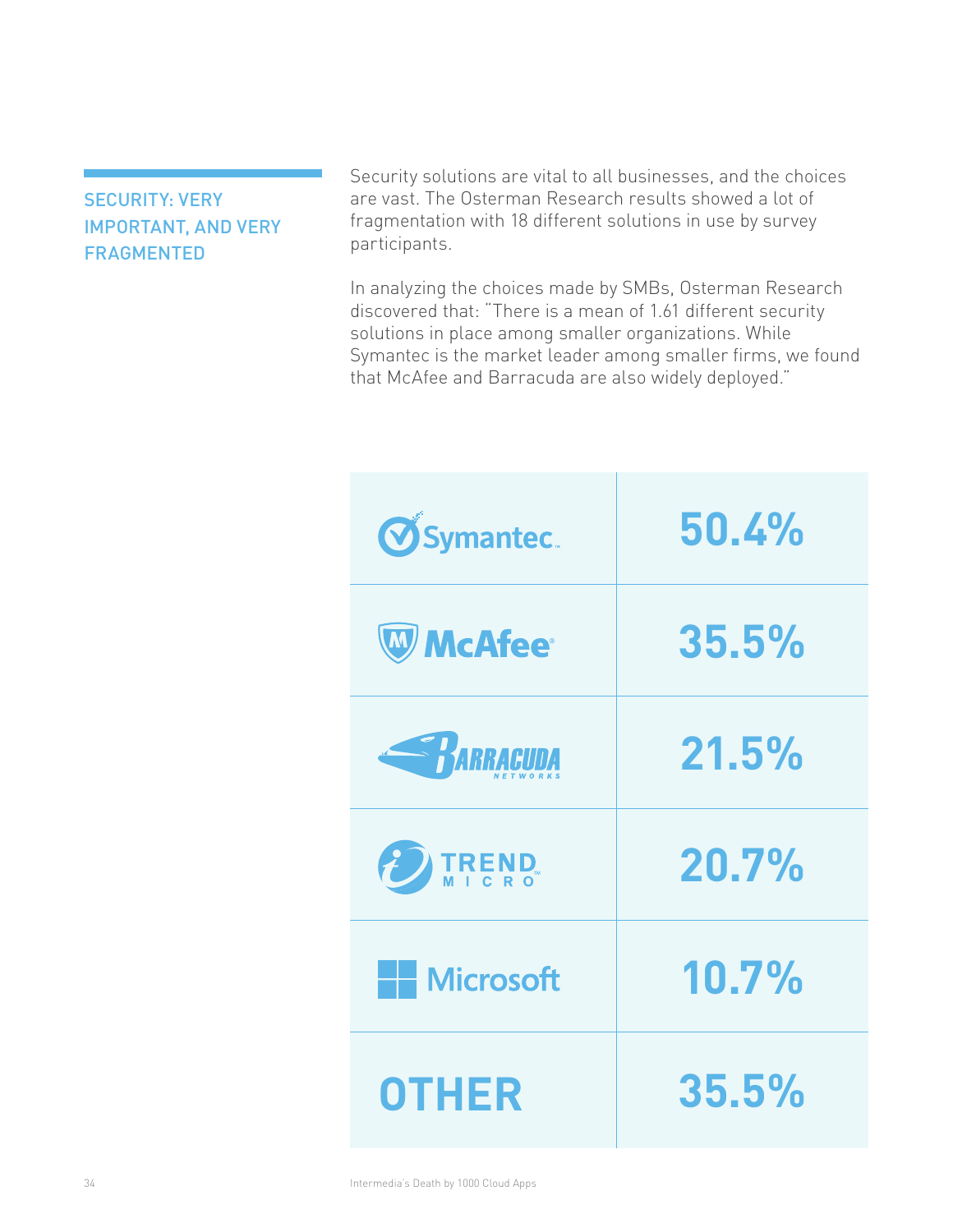### FILE SYNC AND SHARE: MOST SMBS SUPPORT MORE THAN ONE SOLUTION

A big surprise came when we analyzed the survey results for file sync and share solutions. 63.4% of survey respondents supported more than one app with 2 respondents supporting 6 different file sync and share solutions!

According to Osterman Research, "Not surprisingly, Dropbox is the leading FSS solution, but there is significant fragmentation in this market with vendors like Google Apps and Apple iCloud finding significant penetration. The fact that there is a mean of 2.43 FSS solutions in place per organization indicates that consolidation on fewer solutions is necessary. This is particularly important to maintain data security."

| <b>EX</b> Dropbox   | 66.1% |
|---------------------|-------|
| Google              | 43.8% |
| <b>HE</b> Microsoft | 33.9% |
| box                 | 18.8% |
|                     | 33.9% |
| <b>OTHER</b>        | 52.9% |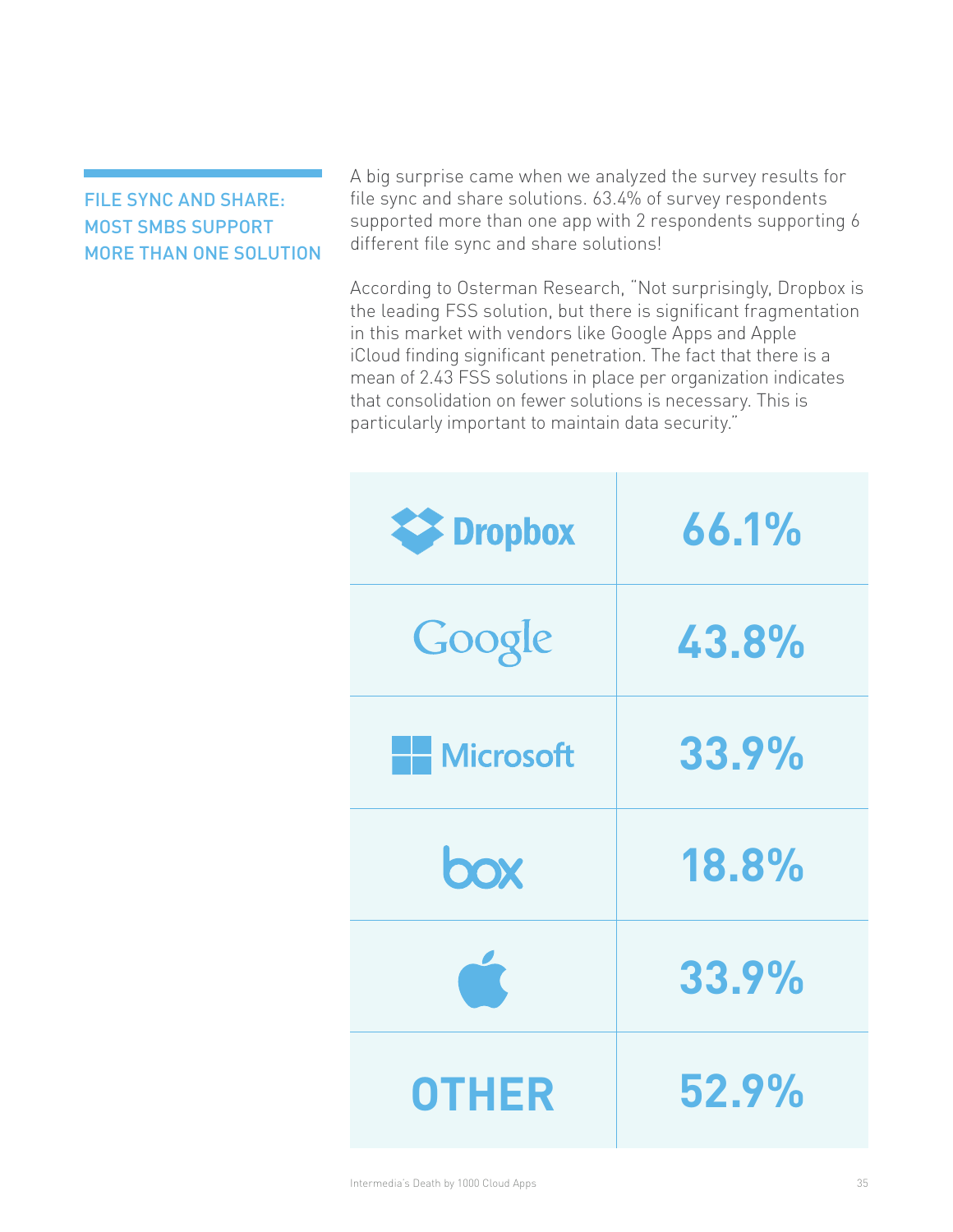### MOBILITY MANAGEMENT: BLACKBERRY STILL DOMINATES.

Mobility management was a category with a few surprises. Osterman Research found that: "In 30% of smaller organizations there are no mobility solutions in place – many smaller firms simply deploy and/or allow the use of individual mobile phones without any sort of MDM or MAM system to manage them. Those organizations that do deploy a mobility solution are using BlackBerry over 2:1 to any other brand."

The lack of a solution in 30% of survey respondents could indicate that either IT admins at those SMBs have no real BYOD policy, or they are managing employee devices manually, which involves a significant amount of work. Both of these scenarios put company data at severe risk.

| <b>E: BlackBerry</b> | 35.5% |
|----------------------|-------|
| ्ति।<br>airwatch     | 21.5% |
| MobileIron®          | 20.7% |
| <b>OTHER</b>         | 10.7% |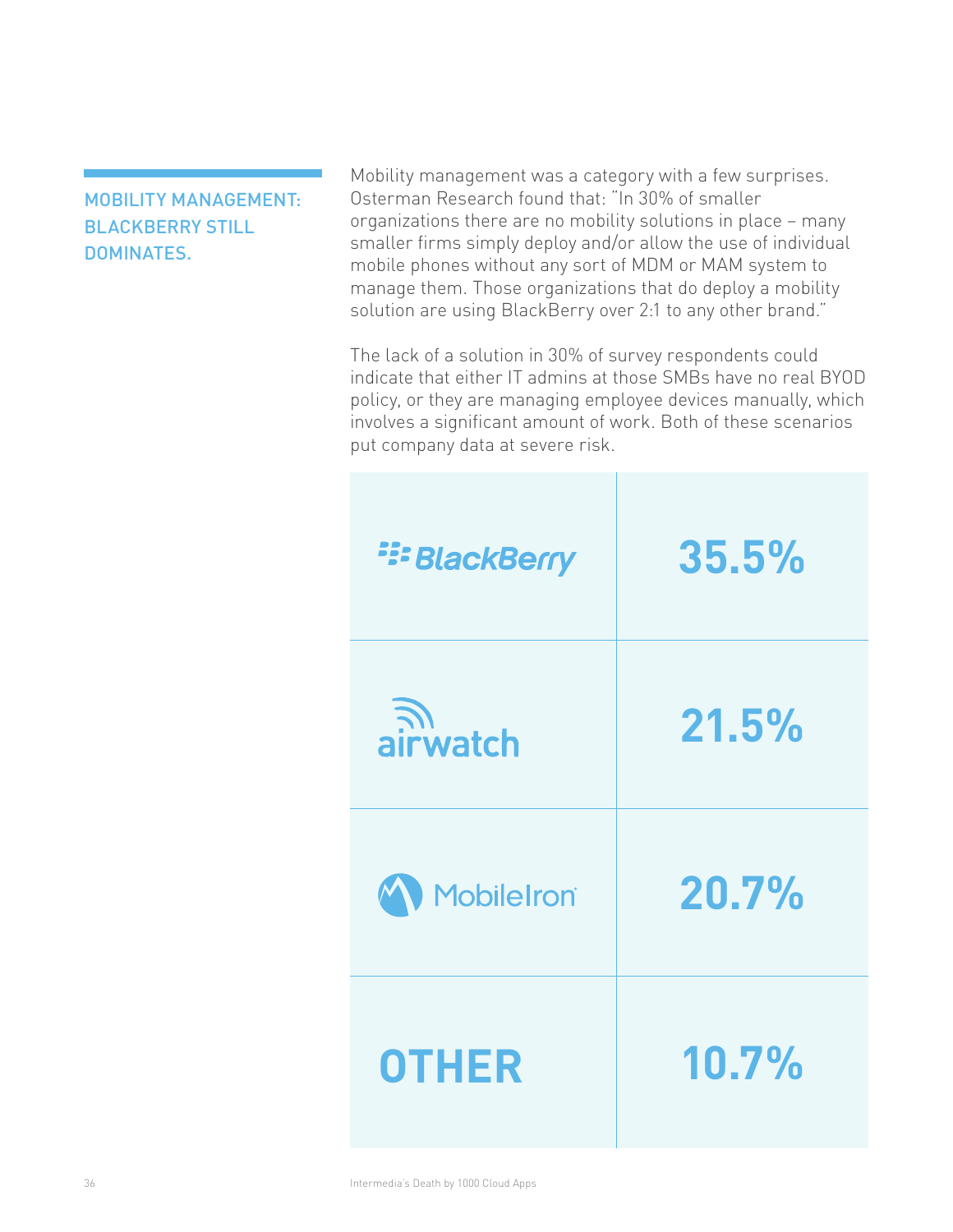### ARCHIVING AND COMPLIANCE: IMPORTANT FOR COMPANIES OF ALL **SIZES**

With the growing costliness of eDiscovery and the broadening definition of companies required to maintain regulatory compliance, email archiving and compliance solutions are becoming necessary rather than optional. Those SMBs without a solution of this type in place will need to rethink that decision in the future.

Given the negative impacts that can come from not having an archiving and compliance solution, we were surprised to note that 28% of Osterman Research survey respondents currently had not such solution in place. Those that did preferred Microsoft Exchange Online Archiving at a rate of 31% and Google at a rate of almost 28%. Symantec LiveOffice was the third-place favorite at roughly 14%.

| <b>H</b> Microsoft                           | 66.1% |
|----------------------------------------------|-------|
| Google                                       | 43.8% |
| <b>OSymantec.</b><br>LiveOffice              | 33.9% |
| <b>OSymantec.</b><br><b>Enterprise Vault</b> | 18.8% |
| <b>OTHER</b>                                 | 52.9% |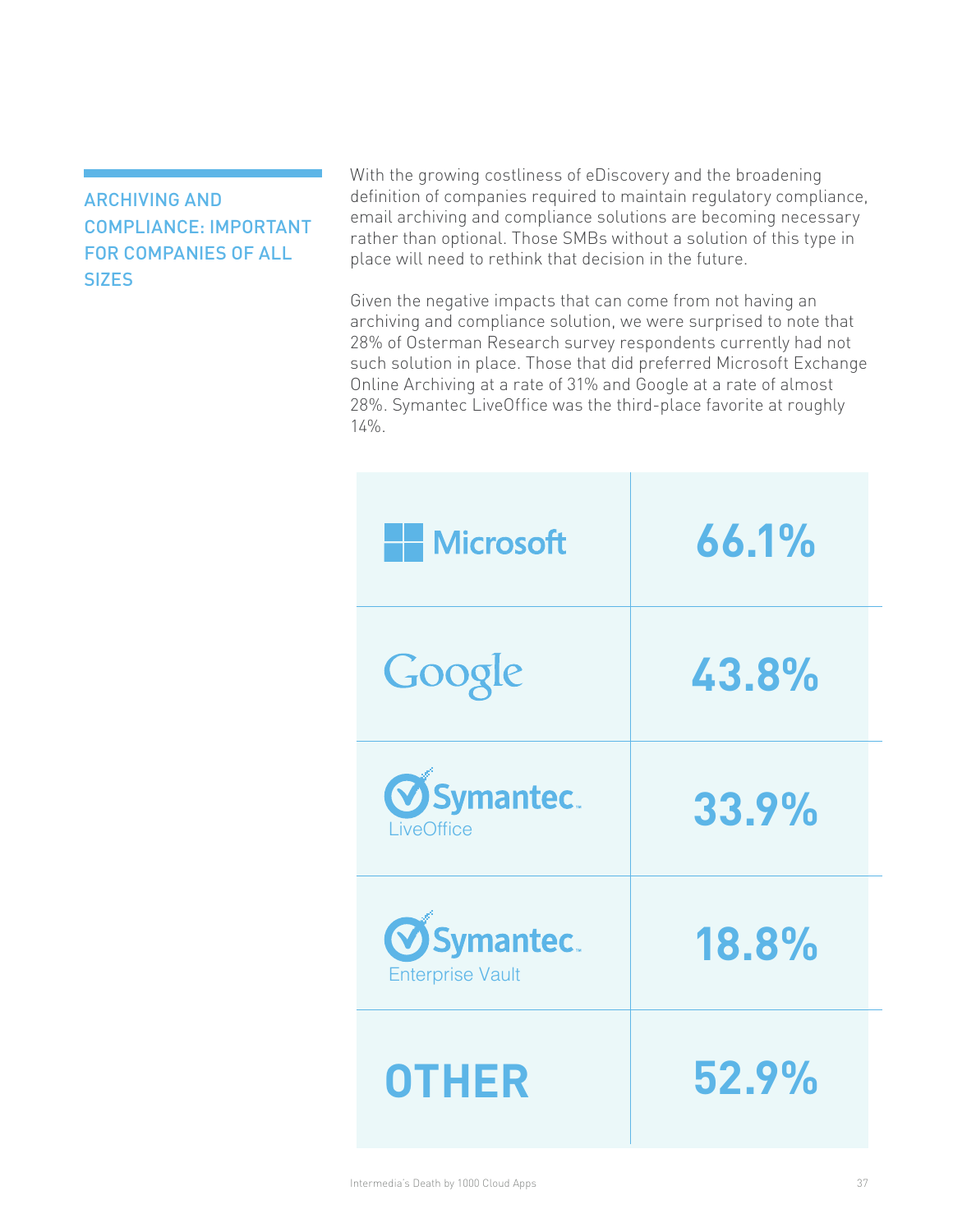### IDENTITY AND ACCESS MANAGEMENT: MICROSOFT PRODUCTS ARE THE TOP **CHOICE**

Identity and Access Management (IAM) is category that has emerged with the increased move from on-premises IT solutions to cloud-based ones. These solutions provide IT with the ability to manage employee access to cloud apps while providing employees with an easier, more secure login experience. The best IAM solutions support 2-factor authentication for optimal security.

When looking at the answers of survey respondents, Osterman Research found that: "Microsoft's identity and access management (IAM) solutions dominate in smaller organizations, although a significant portion of respondents had no identity and access management solution in place. This puts those companies at a greater risk for regulatory non-compliance and unauthorized access to company data."

| <b>Microsoft</b><br><b>Active Directory</b><br><b>Federation Services</b> | 56.4% |
|---------------------------------------------------------------------------|-------|
| <b>Microsoft</b><br><b>United Acess</b><br>Gateway                        | 11.7% |
| <b>W</b> McAfee®                                                          | 10.6% |
| <b>DELL</b>                                                               | 10.6% |
| <b>Microsoft</b><br><b>Virtual Identity</b><br><b>Server</b>              | 9.6%  |
| <b>OTHER</b>                                                              | 9.1%  |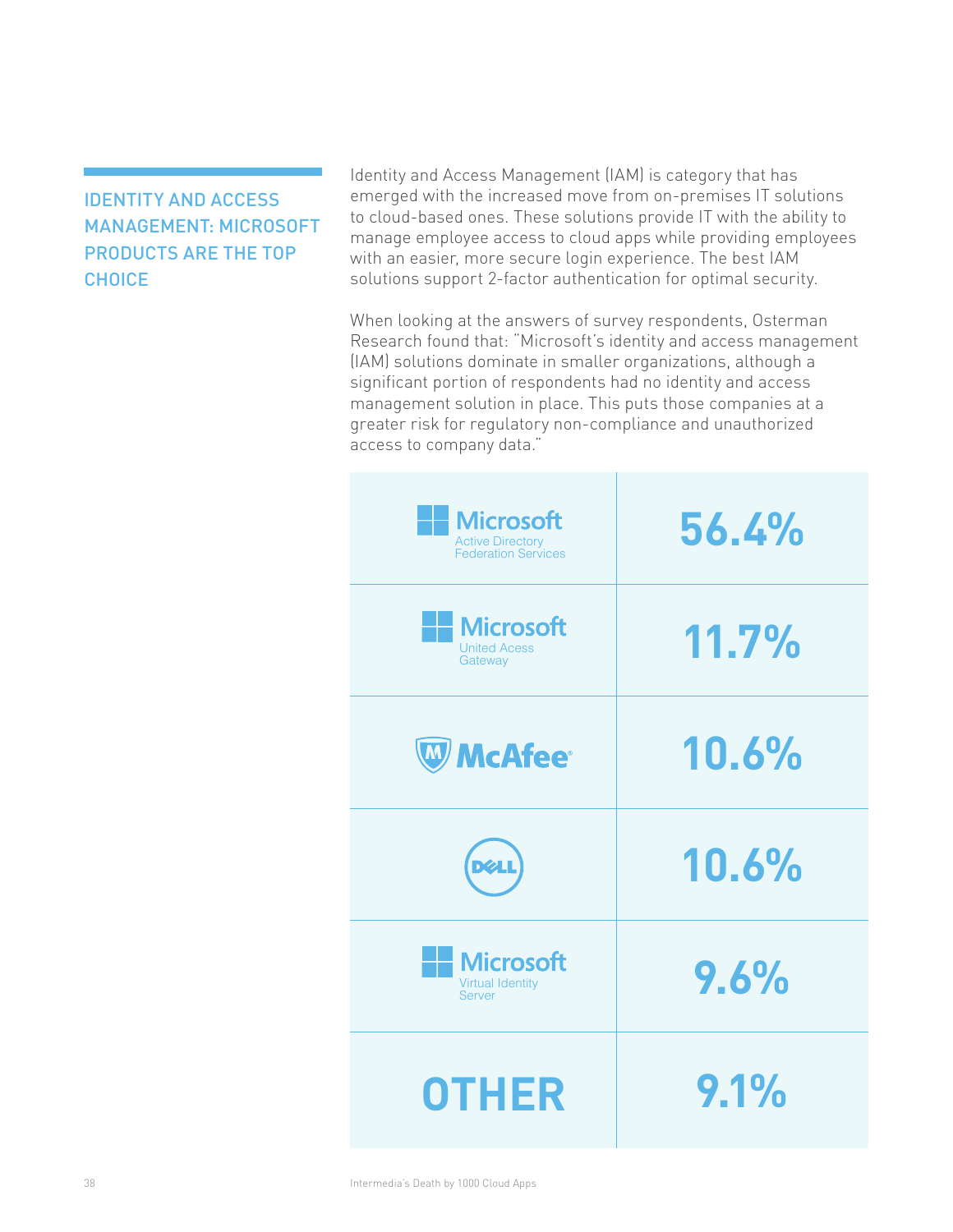### OTHER CLOUD APPS: SMBS USE AN AVERAGE OF 3.29 SPECIALIZED CLOUD APPS

All the businesses surveyed by Osterman Research used several other cloud apps, including social media, CRM, accounting, payment systems, marketing management and documentation management apps. On average, each SMB deployed 3.41 of these apps across their workforce.

The "Other" category of cloud apps represents the broadest variety of specialized apps that tend to be used only be segments of a company's workforce. This requires IT to more purposefully manage access to these apps and more carefully track how company data is being used. For example, company financial data is highly confidential, so IT needs to make sure that only the appropriate members of the company's finance team have access to the cloud app where this data is stored.

| $ $ in                         | 62%   |
|--------------------------------|-------|
| W                              | 42.6% |
| salesforce                     | 28.7% |
| EVERNOTE                       | 27.8% |
| <b>P</b> PayPal                | 23.1% |
| <b>OD</b> Intuit<br>OutckBooks | 21.3% |